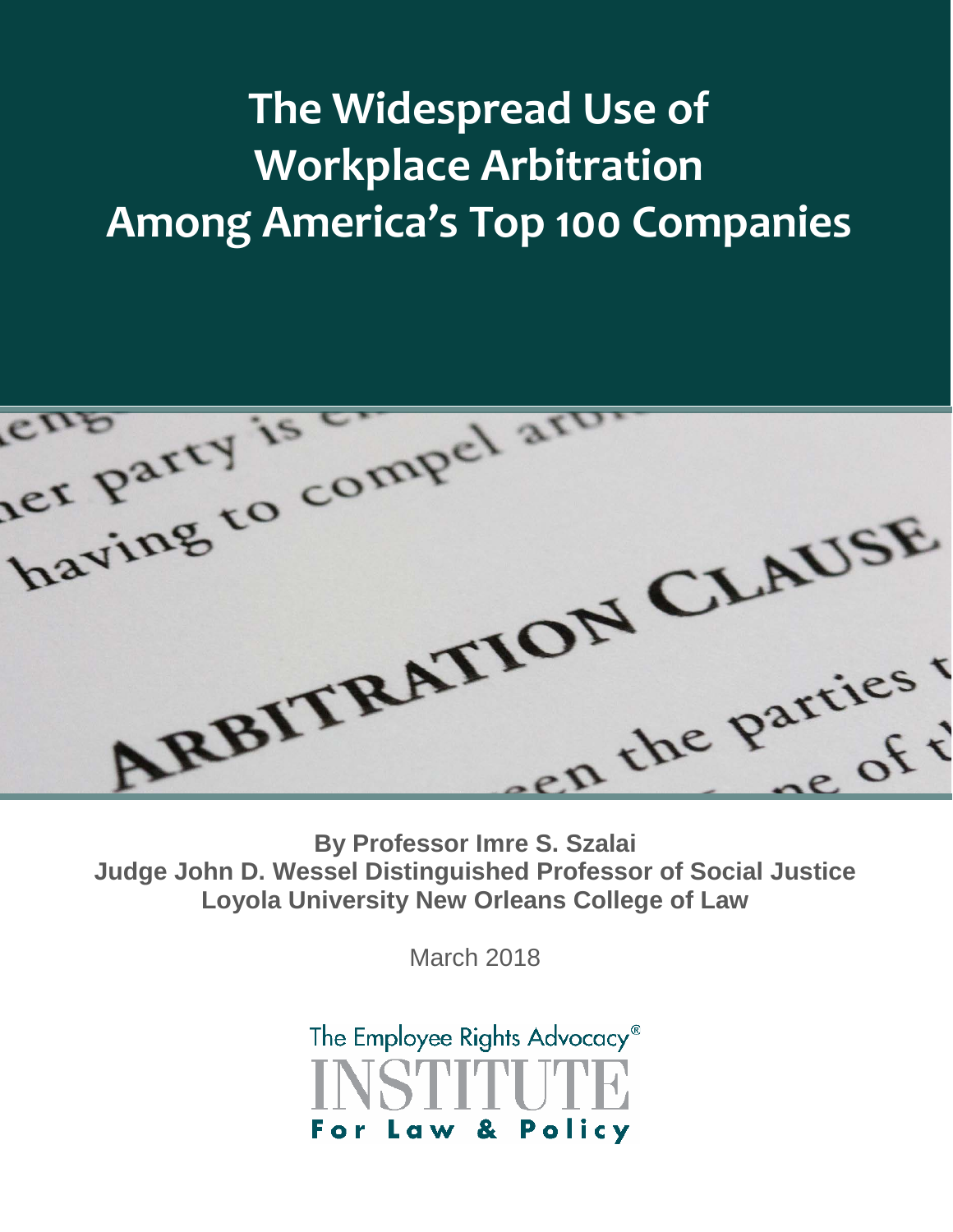## **Contents**

| Ш. | Key Findings Based On Broad, Inclusive Definitions 7     |
|----|----------------------------------------------------------|
|    | IV. Applying A Narrower Definition Of Worker, The Use Of |
|    | Arbitration Remains Widespread Among Fortune 100  9      |
|    |                                                          |
|    |                                                          |
|    |                                                          |
|    |                                                          |

### **About The Institute**

Founded in 2008, The Employee Rights Advocacy Institute For Law & Policy (The NELA Institute) advocates for employee rights by advancing equality and justice in the American workplace. We conduct research, develop resources, and educate advocates, judges, the media, policymakers, and the general public to promote employee rights and protect workers' access to the courts.

The NELA Institute is the related charitable public interest organization of the National Employment Lawyers Association (NELA). Working hand in hand with NELA, The Institute seeks to create a future in which workers will be paid at least a living wage in an environment free of discrimination, harassment, retaliation, and capricious employment decisions; employers will fulfill their promises to provide retirement, health,

and other benefits; workers' safety will not be compromised for the sake of corporate profits and interests; and individuals will have effective legal representation to enforce their rights to a fair and just workplace, adequate remedies, and access to the courts to vindicate their workplace rights when they are violated. For more information about us, visit www.employeerightsadvocacy.org.

### **Acknowledgments**

The author would like to thank his research assistant, Anil Tanyildiz, for his tremendous efforts in gathering the data for this study. Also, the author would like to thank Elizabeth Colman, Peter A. Valverde, and Matthew Koski from The Employee Rights Advocacy Institute For Law & Policy for their insightful comments and helpful suggestions.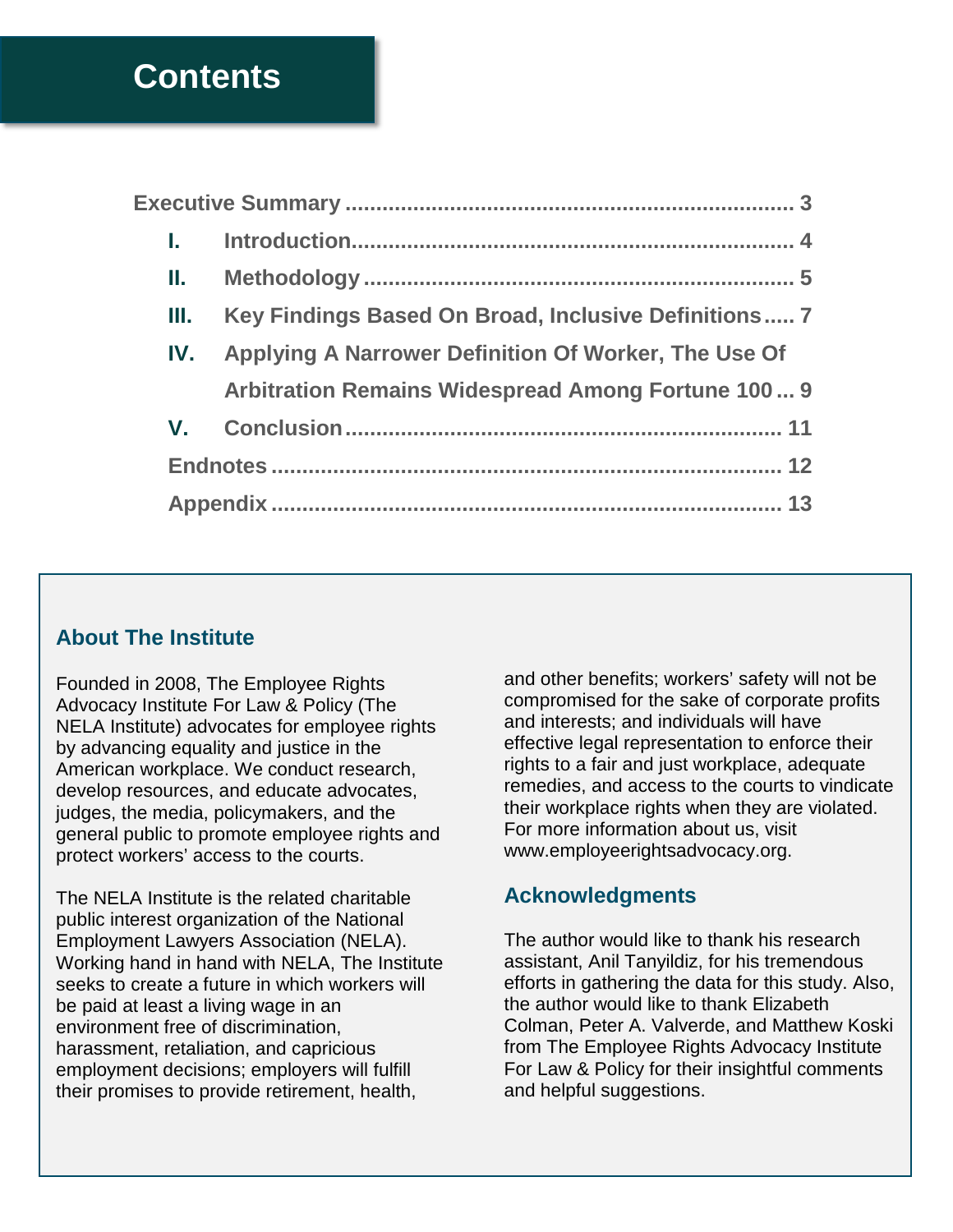# <span id="page-2-0"></span>**Executive Summary**

This groundbreaking report demonstrates that **80 of America's** *Fortune* **100 companies have used arbitration to resolve employment disputes since 2010.** 

What is arbitration? Arbitration is a private adjudication out of court. Arbitration typically involves confidential proceedings conducted out of the public view, and often lacks the robust evidentiary and procedural rules that provide broad protections to people in court.

In addition, many of these powerful companies have instituted **forced** arbitration policies, which require workers to sign away their right to take their employer to court as a condition of getting or keeping their job. **Among the companies examined in this report, indications are that over half imposed arbitration through a forced arbitration clause.** Research has demonstrated that not only are arbitrators in forced arbitration more likely than judges and juries to rule against workers, but arbitrators are also less likely to allow a full recovery for the small percentage of employees who manage to prevail in forced arbitration.

Arbitration clauses also allow endemic corporate malfeasance to continue. As demonstrated by the now-infamous case of serial sexual harasser Roger Ailes and FOX News, publicly exposing a workplace sexual predator not only provides relief for his victims, it also shines a spotlight on the toxic workplace cultures that allow perpetrators to operate with impunity. With forced arbitration, sex discrimination, harassment, and a multitude of other workplace violations may remain concealed.

It is difficult to know precisely how many non-unionized workers are locked out of court due to forced arbitration, though a recent study shows that the number is most certainly in the tens of millions. As a result, thousands of employees who have been treated unlawfully in the workplace lack any meaningful access to justice. **Moreover, through employers' use of class, collective, and joint action waivers—which nearly 50% of the companies with arbitration clauses examined in this report have used—it is impossible for employees to band together against their more powerful and far better-resourced employers to challenge policies or practices which may violate the rights of entire groups of workers.**

For certain types of disputes, arbitration can be a reasonable forum, provided that there is meaningful consent, fair procedures, and no significant public interest in the particular dispute. However, with employment disputes, meaningful consent is frequently lacking, and the arbitration clause may be loaded with harsh, one-sided terms favoring an employer. Moreover, there is a strong societal interest in robust public enforcement of critical employment laws, like civil rights laws and wage laws. **Employers should not be able to rig the game against workers and conceal wrongdoing through the use of harsh, one-sided arbitration clauses hidden in the fine print.**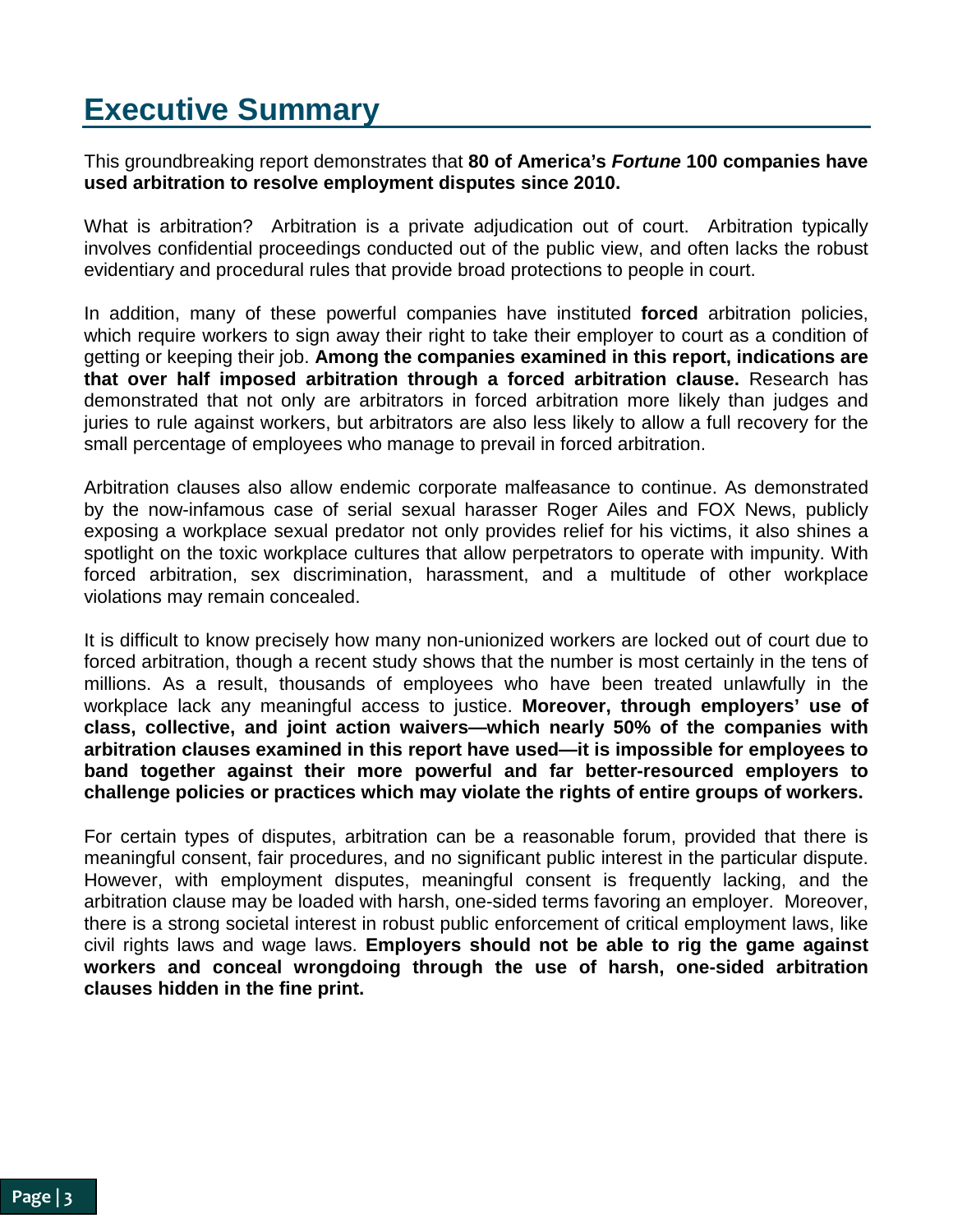# <span id="page-3-0"></span>**I. Introduction**

This report examines the use of arbitration agreements in the workplace by the top 100 largest domestic United States companies, as [ranked by](http://fortune.com/fortune500/list/) *Fortune* magazine. [i](#page-11-1) These companies are the most successful, powerful companies in America, with combined annual revenues totaling over 7.6 trillion dollars according to *Fortune* magazine.<sup>[ii](#page-11-2)</sup>

The research in this report was undertaken to identify: 1) How many of these companies have utilized arbitration to resolve workplace disputes since 2010; and 2) Of those companies, how many use arbitration clauses that require workers also to waive their right to proceed collectively or as part of a class (a "class waiver"). This report does not address labor arbitration or unionized employees who are bound to arbitrate under a collective bargaining agreement; instead, this report focuses on individual arbitration agreements for private-sector workplace disputes.

**The key findings of this study are as follows:**

- **80 of the companies in the** *Fortune* **100, including subsidiaries or related affiliates, have used arbitration in connection with workplace-related disputes since 2010.**
- **Of those 80 companies, 39 have used arbitration clauses containing class, collective, and joint action waivers.**
- **Over half of the companies in the** *Fortune* **100 appear to have imposed** *forced* **arbitration clauses on workers; such workers did not have a meaningful choice to accept or reject the arbitration clause.**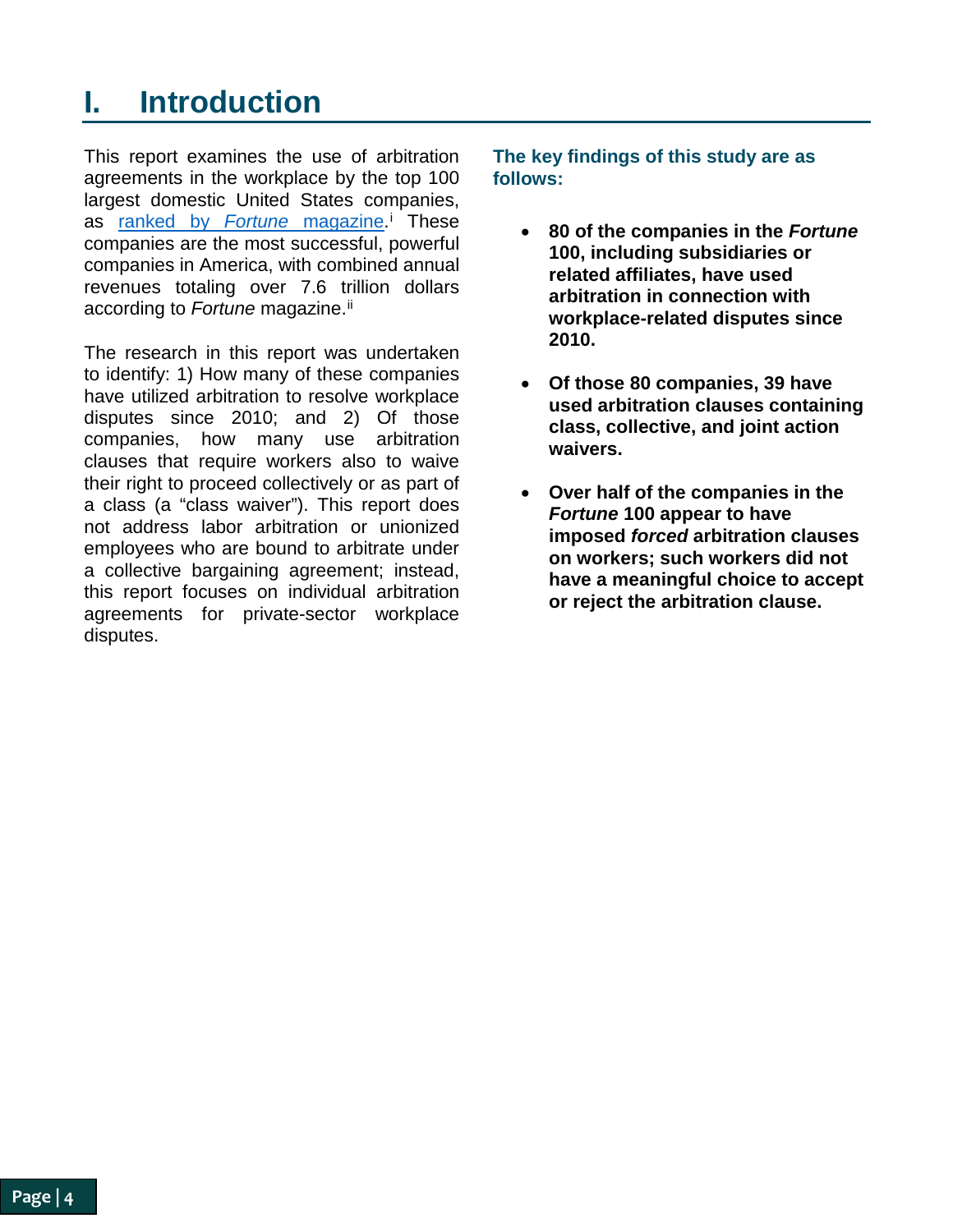# <span id="page-4-0"></span>**II. Methodology**

This study broadly measures the pervasiveness of arbitration agreements for workplace-related disputes among *Fortune* 100 companies in recent years. Based on publicly-available data, it is difficult to assess with certainty the raw number of workers bound by arbitration clauses at each company, without making various assumptions. Unfortunately, the extent of each company's use of arbitration in its own workforce is not readily ascertainable. Nevertheless, this report provides a snapshot of how many of America's top companies have used arbitration agreements for workplace-related disputes in recent years.

#### **Sources Reviewed**

To gather this information about the use of arbitration agreements in the workplace among *Fortune* 100 companies, we examined court opinions and pleadings filed since January 1, 2010. General internet searches were conducted when court opinions or filings were not available for a particular company. For example, a company may sometimes place its employee manual or policies online, and these materials may contain arbitration clauses.

Because this study relied solely on publiclyavailable data, the use of arbitration clauses in the workplace among the top companies in America may actually be higher than indicated by our research. There may be no record of a company seeking to impose arbitration on a worker because no employee has publicly challenged the validity of an arbitration agreement, and a company may not publicize its use of arbitration on its public website.

#### **Limitations On The Conclusions That May Be Drawn From Our Research**

It is important to note that this study does not indicate how many workers are bound by an arbitration clause. Relying solely on publiclyavailable data, it is difficult to determine with certainty how many workers at each particular company are bound by an arbitration clause. For example, there may be a reported court opinion revealing that a particular worker for a company is bound by an arbitration clause, but based on the court opinion, it is not possible to determine with certainty whether the company uses arbitration for all of its workers or just smaller subsets or categories of its workers. The fact that a company has used arbitration agreements with one of its workers or category of workers does not necessarily mean the company uses arbitration agreements for all of its workers. However, if a reported case reveals that a company has used arbitration agreements for a workplacerelated dispute in connection with one employee or one type of employee, these companies likely have the power to impose arbitration agreements on their other workers as well.

#### **Search Results**

The Appendix to this report organizes America's Top 100 companies for 2017 as published by *Fortune* magazine into three categories: 1) companies that have no publicly-available record of using arbitration clauses for workplace-related disputes; 2) companies that have a public record of an arbitration clause for workplace-related disputes, but which have no public record of having employed a class or collective action ban, and are, thus, "silent" as to class waivers; and 3) companies that have utilized workplace arbitration clauses with class and collective action bans.<sup>[iii](#page-11-3)</sup> Where possible, the Appendix also identifies the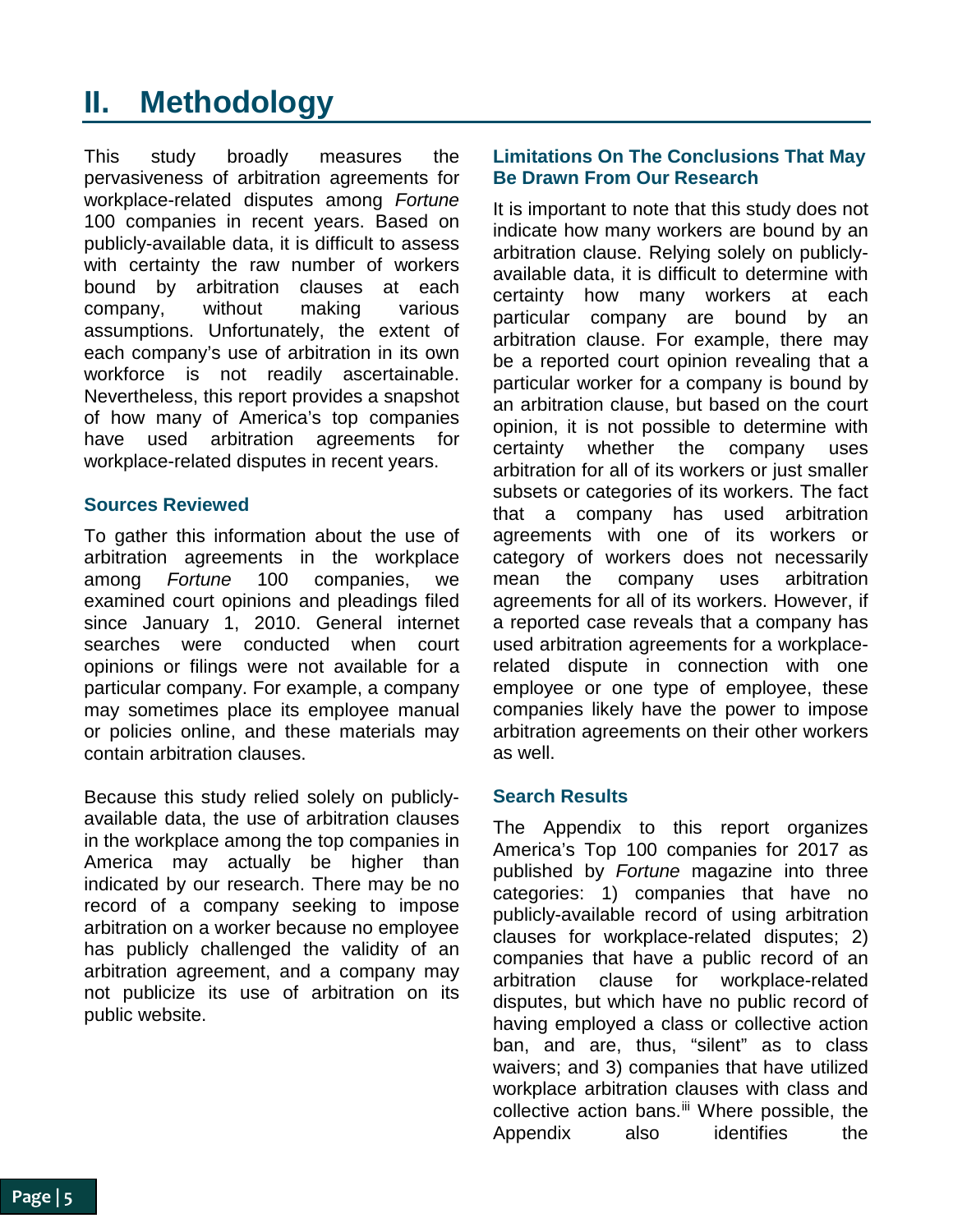type of worker bound by the arbitration clause, the relationship between the top-100 company and the identified employer, and the type of document that contains the arbitration provision. Some court opinions listed in the Appendix to this report selectively quote from parts of an arbitration agreement, but the full text of the arbitration agreement may appear in a different court filing, and not in the court opinion. For example, the full text of an arbitration agreement may appear as an exhibit to a motion to compel arbitration filed by the company in court. In other words, the court opinion cited in the Appendix may not actually refer to a class waiver, even though a class waiver exists in the arbitration agreement. To verify the existence of class waivers, dockets and the underlying court filings were checked to search for the entire text of an arbitration agreement. For a few

situations, the entire text of the arbitration agreement was not publicly-available (e.g., the court and parties selectively quoted from a portion of the arbitration agreement instead of including the full terms of the arbitration agreement, or the underlying pleadings were not readily available for some state court systems), and thus, it was not possible to verify the existence of a class waiver. As a result, categorizing a company's arbitration clause as "silent" in the Appendix means either that the full text of the arbitration clause was not readily available to verify the existence of a class waiver, or the full text was available and contains no class waiver. In sum, the study may underreport the existence of class waivers because the full text of an arbitration clause may not have been publicly available to verify the existence of a class waiver.

### **RACE DISCRIMINATION AT TECH FIRMS HIDDEN BY FORCED ARBITRATION CLAUSES**

**Nine of the ten technology companies listed in the** *Fortune* **100 use arbitration clauses in their employment contracts**. Companies in the technology sector have faced credible criticism regarding their lack of diversity, yet workers of color that experience race or national origin discrimination in the workplace may have their hands tied by forced arbitration clauses buried in the fine print. **Five of the nine** *Fortune* **100 tech companies that use arbitration clauses also ban collective actions**, making it difficult for potentially systemic discrimination at those companies to ever be remedied.

*For more than two years, Carlos White served as Assistant General Counsel to SoftLayer Technologies, an entity related to IBM that provides private internet server and cloud computing services. During his time at the company, Carlos allegedly witnessed and experienced pervasive racial discrimination amongst the executives.* 

*Carlos observed the white executives favoring white employees with fewer qualifications and less experience over African American employees with better education and more experience. Over the course of his tenure, Carlos strongly and repeatedly encouraged SoftLayer to implement and maintain an Affirmative Action Plan (AAP), as required by law. Not only did the company refuse to employ an AAP, they actively refused to comply with the legal requirement. One senior executive inferred that any person promoted under such a plan would be "inferior." Senior executives regularly used racist language at work, including "jokes" told by the CEO. Some of the executives even used the n-word to Carlos, an African-American.*

*After the discrimination and retaliation he faced forced him out his job, Carlos sued the company, alleging race and national origin discrimination and retaliation in violation of Title VII of the Civil Rights Act of 1964. Despite the merits of his case, Carlos was prevented from challenging his unlawful treatment—and potentially the broader workplace environment in which it occurred—in open court. Based on a provision buried in the paperwork he signed on his first day of work, the company was able to avoid public scrutiny by forcing Carlos' claims into secret arbitration proceedings.*

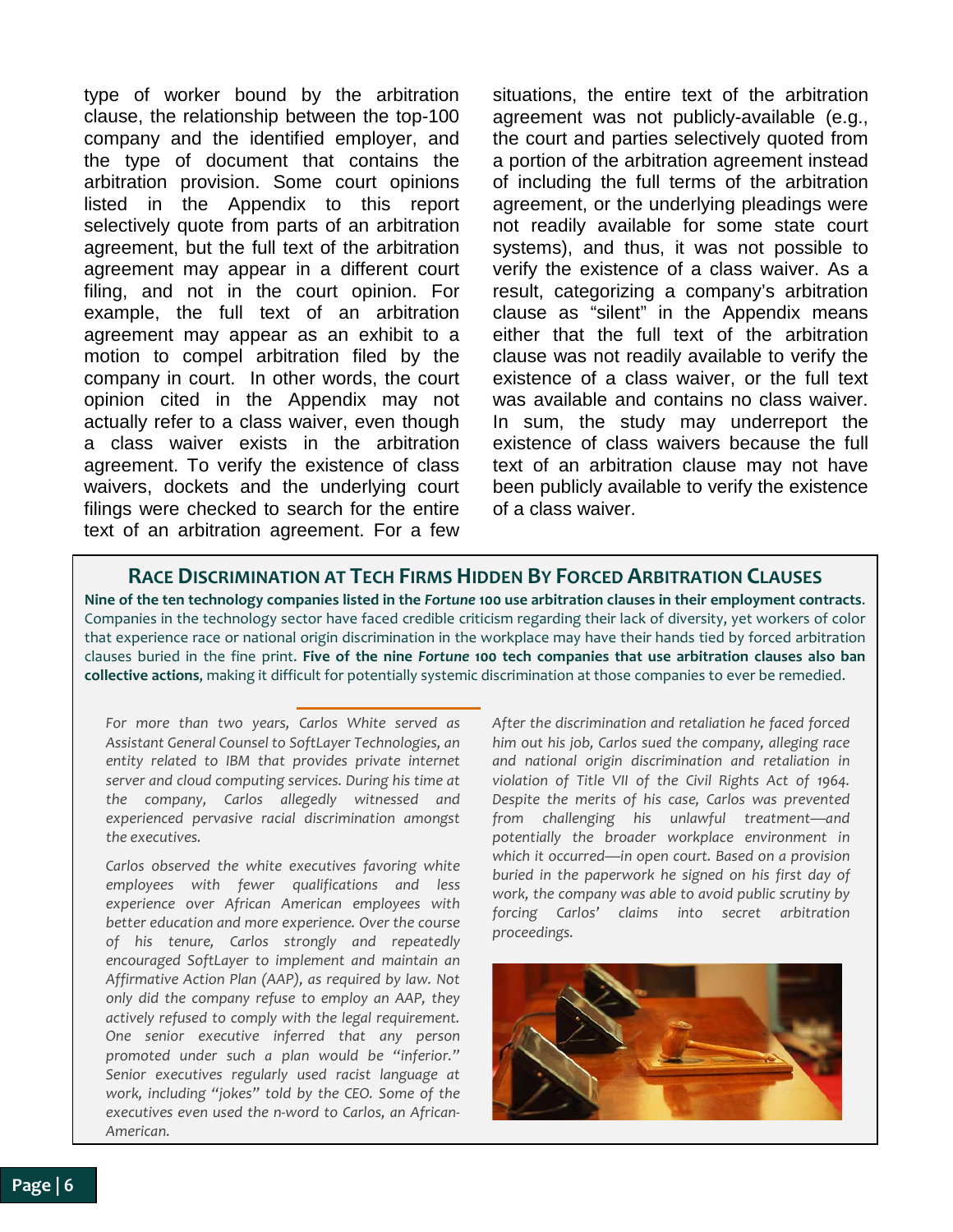## <span id="page-6-0"></span>**III. Key Findings Based On Broad, Inclusive Definitions**

The finding that 80% of *Fortune* 100 companies have used arbitration clauses in their employment contracts is based on a broad, inclusive concept of worker or workplace. The 80% figure was determined by examining publicly-available records concerning the top 100 American companies, as listed in *Fortune*, as well as the companies' subsidiaries and related, affiliated entities. For example, Home Depot, Inc. owns Interline Brands, which uses an arbitration clause with its employees. For purposes of the 80% figure, a *Fortune* 100 company is treated as having an arbitration clause if one of its subsidiaries uses an arbitration clause in the workplace. Out of these 80 companies, 39, or almost half, have used class waivers.

Furthermore, for purposes of the 80% figure, the study includes representatives, agents, and independent contractors of the *Fortune* 100 companies and in some cases, workers of affiliated companies. For example, the cases cited for New York Life Insurance and the other insurance companies in the study involve what appear to be independent agents or representatives for the company. Similarly, Nike is listed as using arbitration in connection with workplace disputes because there is a reported case where a sales representative for a designated territory challenged an arbitration clause. The case cited for Amazon.com involves delivery truck drivers who allege they are improperly classified as independent contractors. Also, the Dow Chemical and Exxon Mobil cases involve maintenance workers who technically were hired by another employer, but who did work on behalf of the *Fortune* 100 company at the facilities of the *Fortune* 100 company. The Exxon Mobil case involves an employee of a maintenance company that appears to enter into long-term contracts with Exxon



Mobil, and the maintenance or staffing company assigned the employee at issue to an Exxon facility for a two-year period, such that Exxon was alleged to be a joint employer of the worker bound by the arbitration clause. Similarly, the American Airlines case involves a skycap who served American Airlines customers, but who technically was employed by an aviation staffing agency that entered into a contract with American Airlines.

Likewise for Ford and General Motors, both top 10 companies, there are no reported cases involving individual arbitration agreements with workers who are direct employees of either company. However, car dealerships closely affiliated with these automobile manufacturers use arbitration clauses for their own employees. For purposes of the 80% figure, both Ford and General Motors are listed as having arbitration clauses because an affiliated dealership uses such clauses. Similarly, Verizon relies on retail stores which appear to be independently-owned and which are not subsidiaries of Verizon, but such retail stores often serve as exclusive agents who sell only Verizon products or services. Because such a retail store closely affiliated with Verizon uses arbitration agreements with its own employees, Verizon is listed in the study as having an arbitration clause for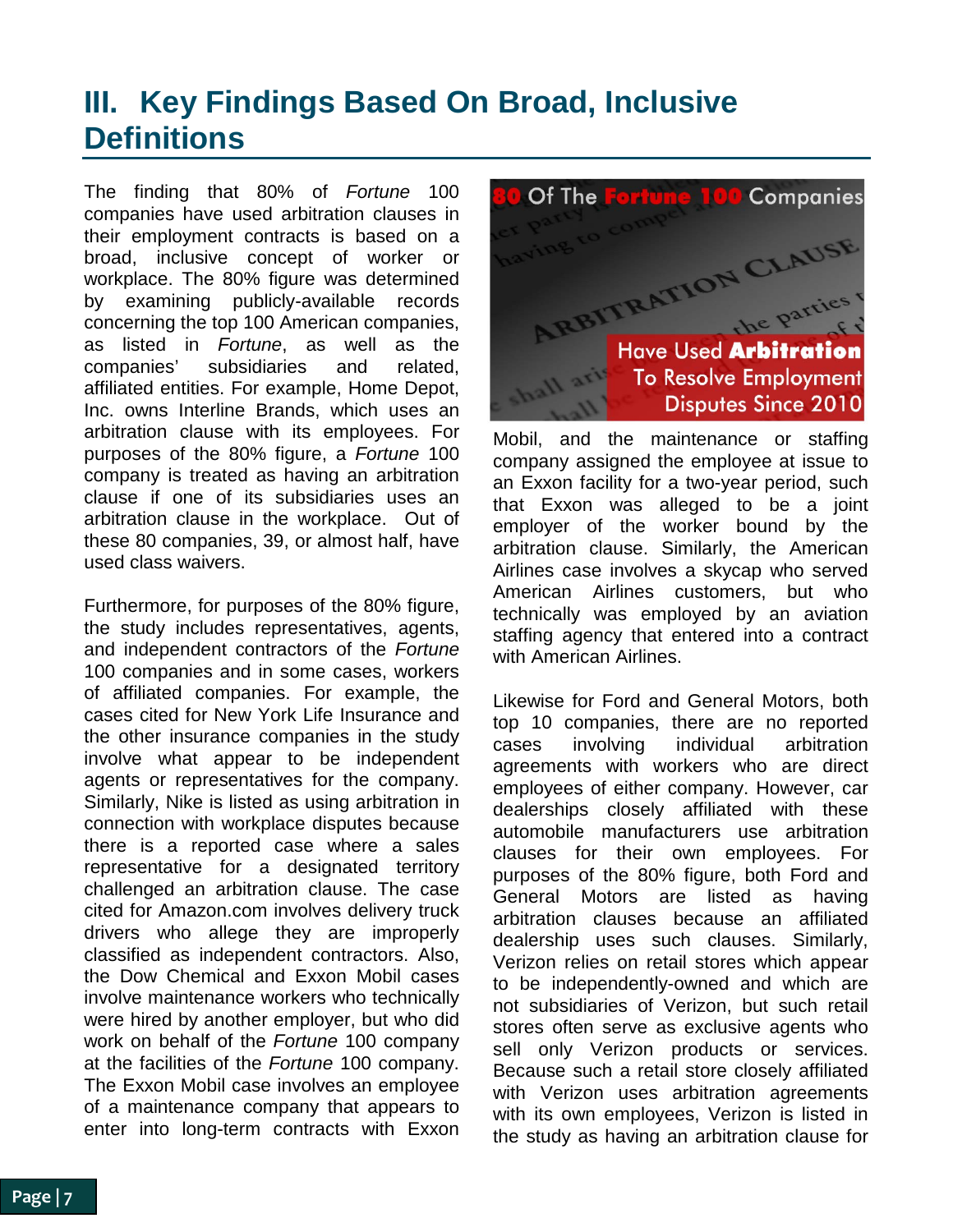purposes of the 80% finding. This study refers to these workers as "affiliated" workers, which includes agents, representatives, or independent contractors of the *Fortune* 100 company, as well as employees of affiliated entities.

We have concluded that it is reasonable to rely on a broad, inclusive, flexible concept of a worker in part because the companies benefited from these affiliated workers. Additionally, courts in some cases have permitted non-signatories to a contract containing an arbitration clause to enforce those terms against third parties, thereby allowing companies to impose arbitration on workers those companies did not technically employ. [iv](#page-11-4) Because companies frequently advance aggressive legal arguments regarding non-signatories that are sometimes accepted by courts, it is only fair to use a flexible, inclusive concept of a worker for purposes of this study.

#### **Conservative Estimates Find Over Half Of The** *Fortune* **100 Imposes Forced Arbitration On Workers**

Concerns about forced arbitration focus on workers who have no meaningful choice or no bargaining power to reject a "take-it-orleave-it" arbitration agreement. Although a cursory review of the data in the Appendix provides examples of forced arbitration, such as where a mandatory arbitration provision is incorporated as part of the onboarding process, it is not possible to determine with certainty whether a particular worker had the bargaining power to reject or modify an arbitration clause. **Nevertheless, taking a conservative view of the underlying, publicly-available evidence, over half of the companies in the** *Fortune* **100 appear to have imposed arbitration on their workers through a forced arbitration clause.**[v](#page-11-5)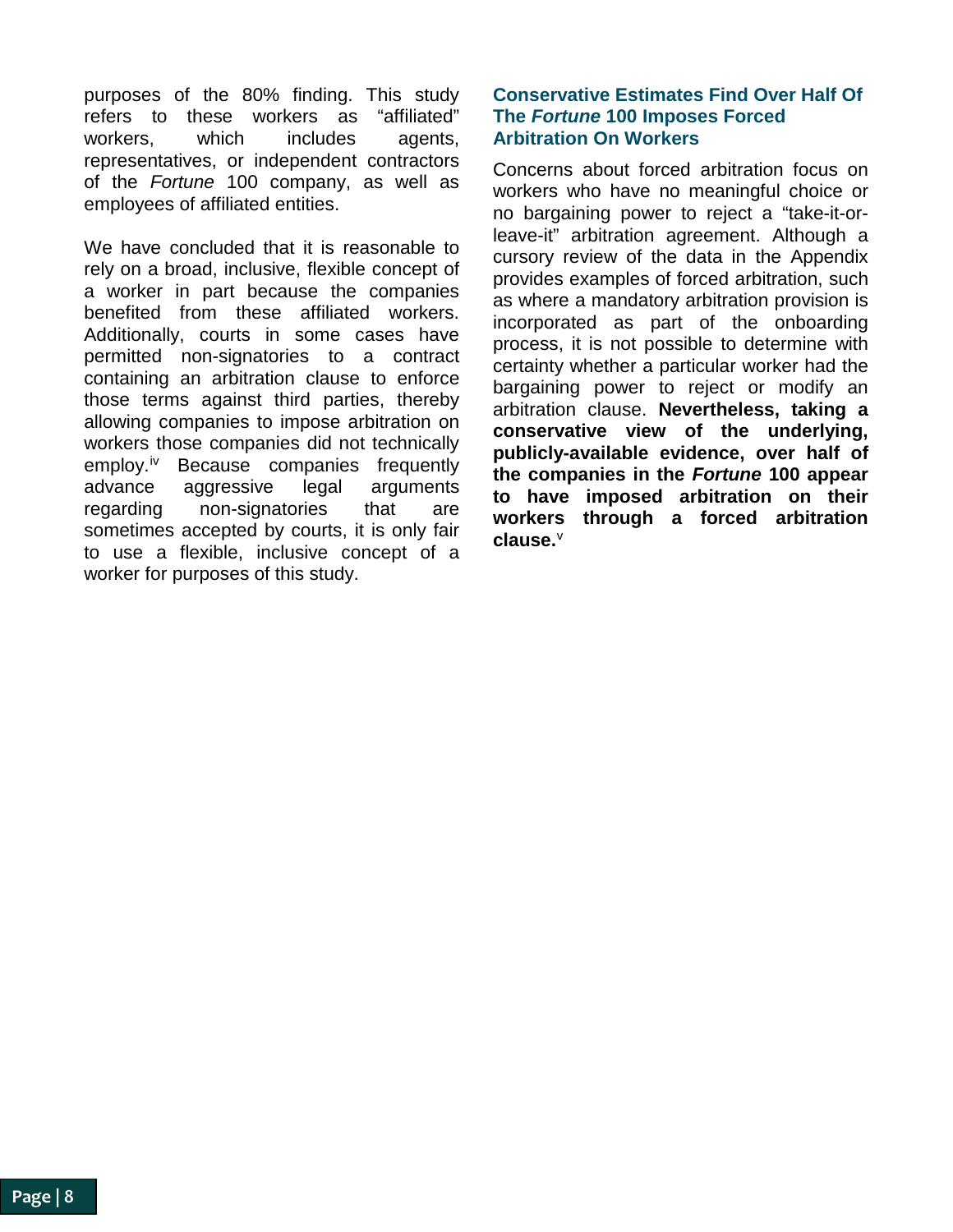### <span id="page-8-0"></span>**IV. Applying A Narrower Definition Of Worker, The Use Of Arbitration Remains Widespread Among** *Fortune* **100**

If one opted for a narrower definition of employee, one could eliminate the "affiliated" workers from the study. Line drawing who counts as an appropriate worker for this study can be difficult and subject to some reasonable debate. However, by eliminating workers who appear to be classified as independent contractors or agents of *Fortune* 100 companies, or employees of affiliated companies, it appears that a line can be drawn to eliminate 14 of the 15 companies with arbitration clauses where the connection to the *Fortune* 100 company may arguably be less compelling, such as the examples above where a staffing company or other third-party provides a maintenance worker for a Dow Chemical factory, or where an aviation staffing company employs a skycap to serve American Airlines customers. Verizon is the one company identified that utilized arbitration clauses in multiple contexts, inserting them into contracts with both affiliated workers and executives.

Under a more conservative view eliminating those 14 companies involving affiliated workers, [vi](#page-11-6) 66 companies out of the top 100 companies in America use arbitration



agreements in connection with workplacerelated disputes, and of these 66 arbitration agreements, 32, or almost half of the 66, contain class waivers (48.4% of the 66). However, as mentioned above, arbitration law supports a broader, more flexible concept of a worker for purposes of this study, because courts may sometimes allow non-signatories, such as a company that relies on a staffing service for workers, to enforce arbitration clauses.

#### **Use Of Arbitration For Disputes Involving Executives**

There is an issue whether this study should include all workers, or whether executives or top-level managers with arbitration clauses should be excluded from the study. It is not entirely certain, but individual executives may have bargaining power to reject or modify an arbitration clause proposed by an employer. **It is workers who lack bargaining power who are most vulnerable and at risk for being bound by a harsh, one-sided arbitration clause.**

The 80% key figure mentioned above includes both executives and nonexecutives. Some cases in this report involved workers who appear to be identifiable as executives for a company. Out of the 80 companies with arbitration clauses in this study, there are 15 companies where the only arbitration clause that was readily and publicly available involved what appears to be an executive.<sup>[vii](#page-11-7)</sup> Eliminating these 15 companies from the 80 with arbitration clauses results in the following figures regarding non-executive workers: 65% of the top 100 companies use arbitration clauses in connection with workplace disputes involving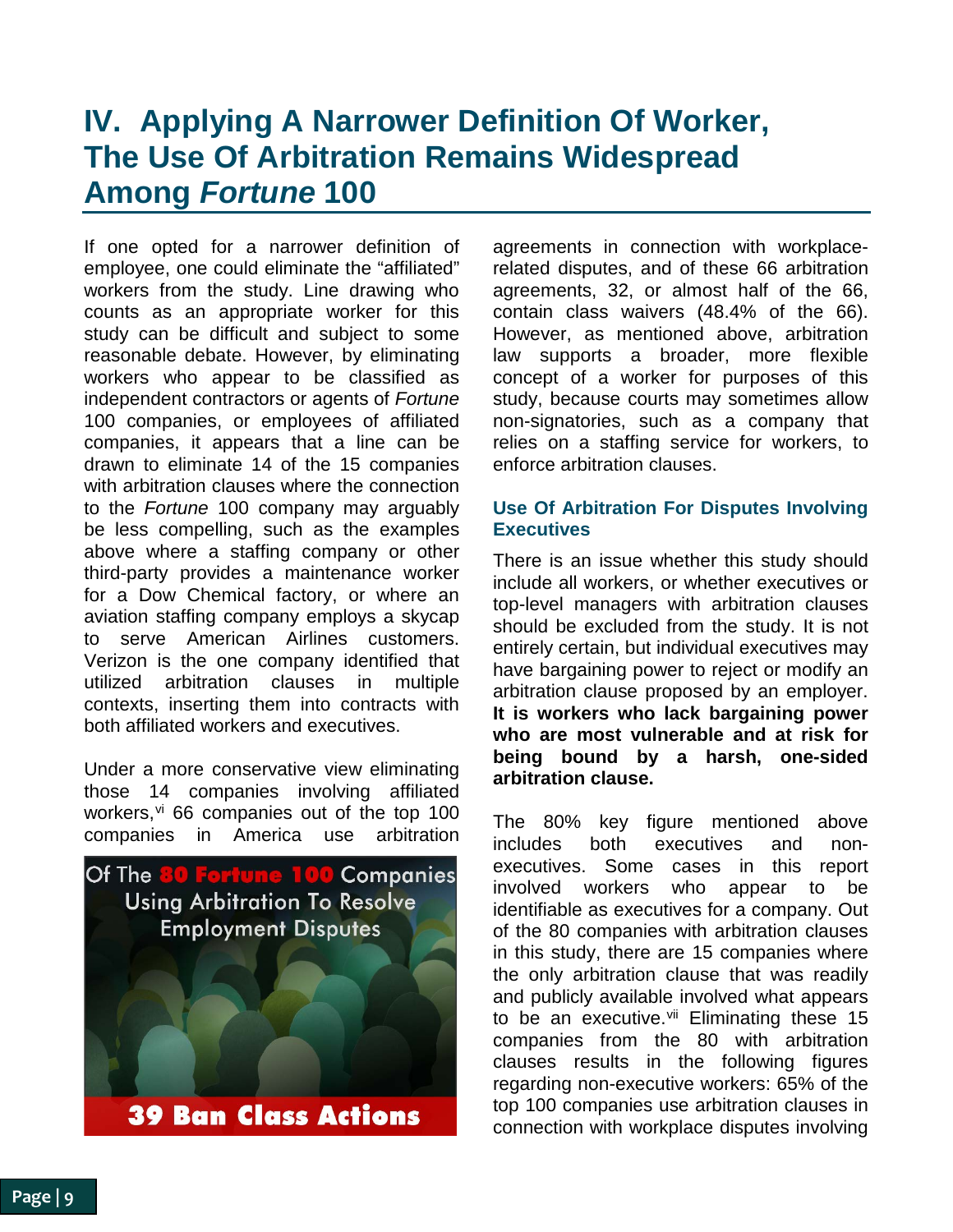non-executive workers, and of these 65 companies with arbitration clauses, 37 of these clauses have class waivers (56.9% out of the 65).

#### **Limited To The Narrowest Definition Of "Employee," Our Research Indicates That Half Of The** *Fortune* **100 Companies Have Used Arbitration To Resolve Disputes With Their Employees**

For an even more conservative snapshot of how many *Fortune* 100 companies use arbitration clauses in the workplace, one may eliminate both the "affiliated workers" with arbitration clauses and executives with arbitration clauses as mentioned above. Eliminating both affiliated workers and executives from the study results in a total of 30 companies with arbitration clauses being subtracted from the original group of 80, leaving 50 companies with arbitration clauses for workplace-related disputes. Vili Of these 50 companies, 29 (or 58%) have used arbitration clauses including class waivers.

In particular, when bound by a forced arbitration clause, employees who have suffered sexual harassment or abusers accountable. rights. To add insult to injury, a worker who in the insult to injury, a worker who **FORCED ARBITRATION SILENCES VICTIMS OF WORKPLACE SEXUAL HARASSMENT AND VIOLENCE**  One of the most insidious aspects of forced arbitration is that it keeps corporate wrongdoing out of the public light. violence at work are left with no meaningful way to tell their stories, vindicate their workplace rights, or hold serial abusers accountable.

definition of worker, or a more conservative *Sandra Nichols worked as a full time Sales*  view of worker (excluding affiliated workers, *Representative for Lilliston Ford of Kingston, an affiliate*  of Ford Motors. During her time there, Sandra experienced persistent sexual harassment from a coworker. The man started out by making unwanted sexually charged comments, but his behavior eventually escalated to forcible kissing and groping. Over a period *escalated to forcible kissing and groping.* by months, ws. Nichols repeatedly complained to both her manager and the owner of the dealership, all to no<br>*a*vail *of months, Ms. Nichols repeatedly complained to both avail.* 

*W[he](#page-11-9)n the company was sold to Murray Ford, Ms.* when the company was sold to murray Ford, ms.<br>Nichols allegedly reported the harassment within three the new owners made all the existing employees sign a forced arbitration contract as a condition of keeping their jobs. Sandra did so, and less than two weeks later, in what appears to be an act of retaliation, Murphy Ford fired her. Sandra sued, but the company used the forced arbitration, critical wage claims and *forced arbitration clause to suppress her claim. days of the change of ownership. Upon taking control,* 



has been wronged by his or her employer *Veronica James endured widespread sexual harassment reformed sames emalied macepredd sexual matessment* and sexual violence while working at an oil refinery owned and operated by Exxon Mobile Corp. ("Exxon"). Among 100 employees working at the Louisiana plant, Ms. James was the sole female employee. She worked at  $\overline{\phantom{a}}$ the refinery as a member of the maintenance crew justice system. *through Turner Industries ("Turner"), a company that*  Amery in order to reduce EXXON STADON costs. *staffed the overwhelming majority of positions at the refinery in order to reduce Exxon's labor costs.* 

*While Veronica worked at the Exxon facility, she was* repeateury subjected to grotesque levels of sex<br>discrimination and sexual violence. She endured a 1920s wisely intended to exclude all *constant barrage of crude, sexual remark. She*  repeatedly withstood men using the bathroom in front of her, groping her, and even masturbating in front of her. Despite her repeated complaints, the harassment law. It is hoped that this study can inform the *persist[ed](#page-11-10). Disgustingly, Veronica was allegedly forced to*  perform oral sex on the very supervisor to whom she policymakers, academics, academics, academics, academics, academics, academics, academics, academics, academics, academics, academics, academics, academics, academics, academics, academics, academics, academics, academics, *repeatedly subjected to grotesque levels of sex complained.* 

Finally, Veronica decided to take her grievances up the  $\hspace{0.1mm}$ arbitration for workplace-related disputes. *chain of command. Two days after making her complaint, among other things, that she was fired in complaint, among other things, that she was fired in retaliation for attempting to report her experiences.* **Turner invoked an arbitration clause in its employment** contract to force the most despicable details out of the [info@employeerightsadvocacy.org.](mailto:info@employeerightsadvocacy.org) *public light. Shortly thereafter, despite never having intentions known, the company laid Veronica off work. Veronica sued Turner and Exxon, alleging in her legal entered an arbitration contract with Veronica, Exxon successfully invoked that same employment arbitration clause, effectively preventing Veronica from ever being able to air her story or obtain justice in a public court of law.*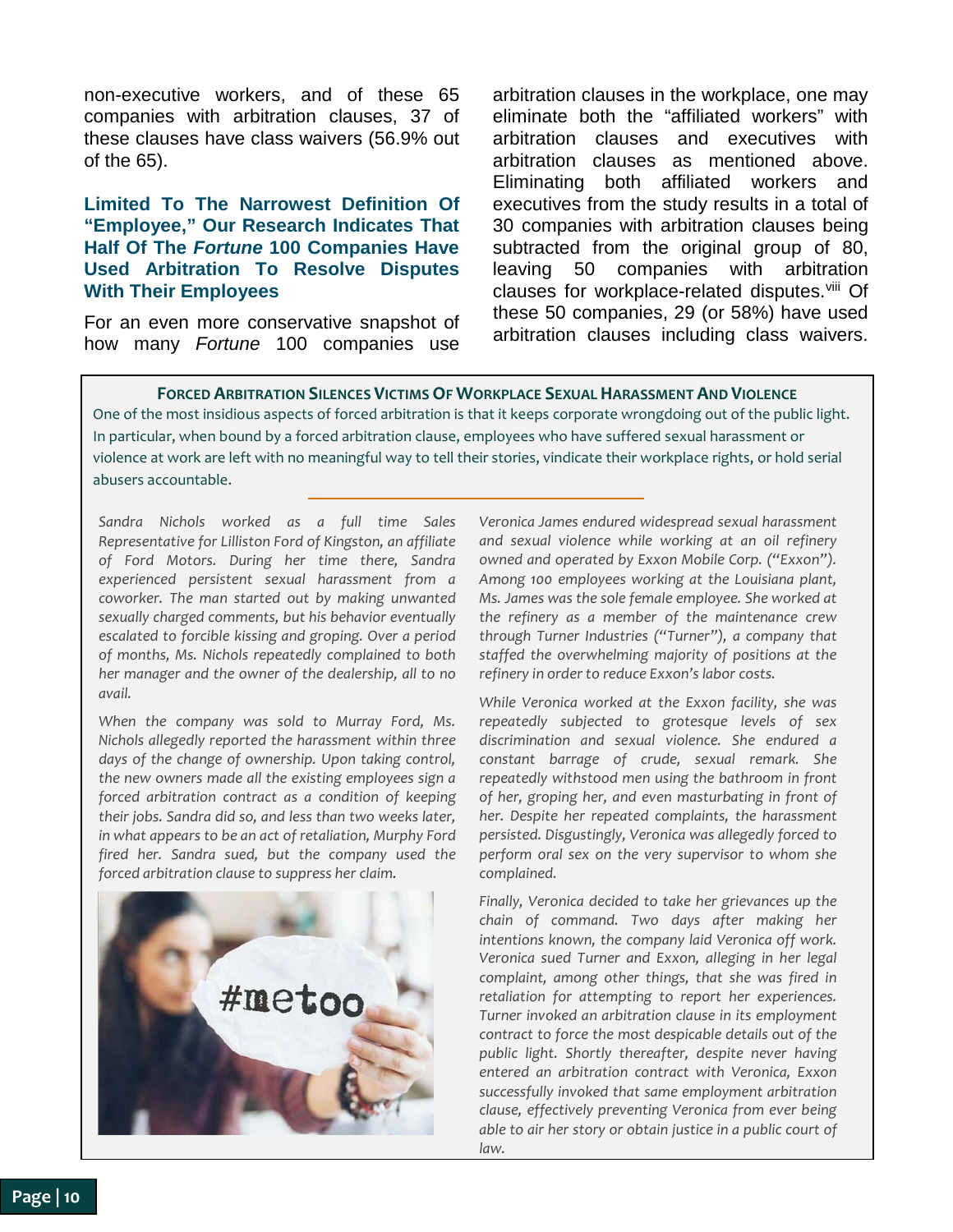# <span id="page-10-0"></span>**VI. Conclusion**

Whether one uses a broad, inclusive definition of worker, or a more conservative view of worker (excluding affiliated workers, executives, or both), at least half (50%) to a significant majority (80%) of the top 100 companies in America have used arbitration<br>in connection with workplace-related in connection with workplace-related disputes since 2010. Of these workplacerelated arbitration clauses, half of them or more contain class waivers, and over half appear to be imposed through forced arbitration. [ix](#page-11-11)

In conclusion, it has become increasingly difficult for American workers to access the public justice system because arbitration clauses have permeated the majority of the leading companies in America. Because of forced arbitration, critical wage claims and civil rights claims—which can deeply impact vulnerable workers—may never be heard in a public, open court, where employee plaintiffs are guaranteed important procedural protections, such as broad discovery rights to collect evidence of wrongdoing, the ability to proceed as a class, the right to a jury of peers, and full appellate

rights. To add insult to injury, a worker who has been wronged by his or her employer may feel doubly wronged by America's system of justice when a court refuses to hear the worker's pleas. The widespread use of forced arbitration threatens to undermine public confidence and trust in the American justice system.

America's arbitration laws were never intended to cover workplace disputes. The drafters of the Federal Arbitration Act in the 1920s wisely intended to exclude all employment disputes from arbitration, but the U.S. Supreme Court in recent decades has egregiously and repeatedly misconstrued this law. $x$  It is hoped that this study can inform the decisions of judges, legislators, policymakers, academics, and others as they continue to study and consider the use of arbitration for workplace-related disputes.

If you have any questions regarding this report, please contact the author, Prof. Imre Szalai, at [iszalai@loyno.edu,](mailto:iszalai@loyno.edu) or reach out to the staff of The NELA Institute at [info@employeerightsadvocacy.org.](mailto:info@employeerightsadvocacy.org)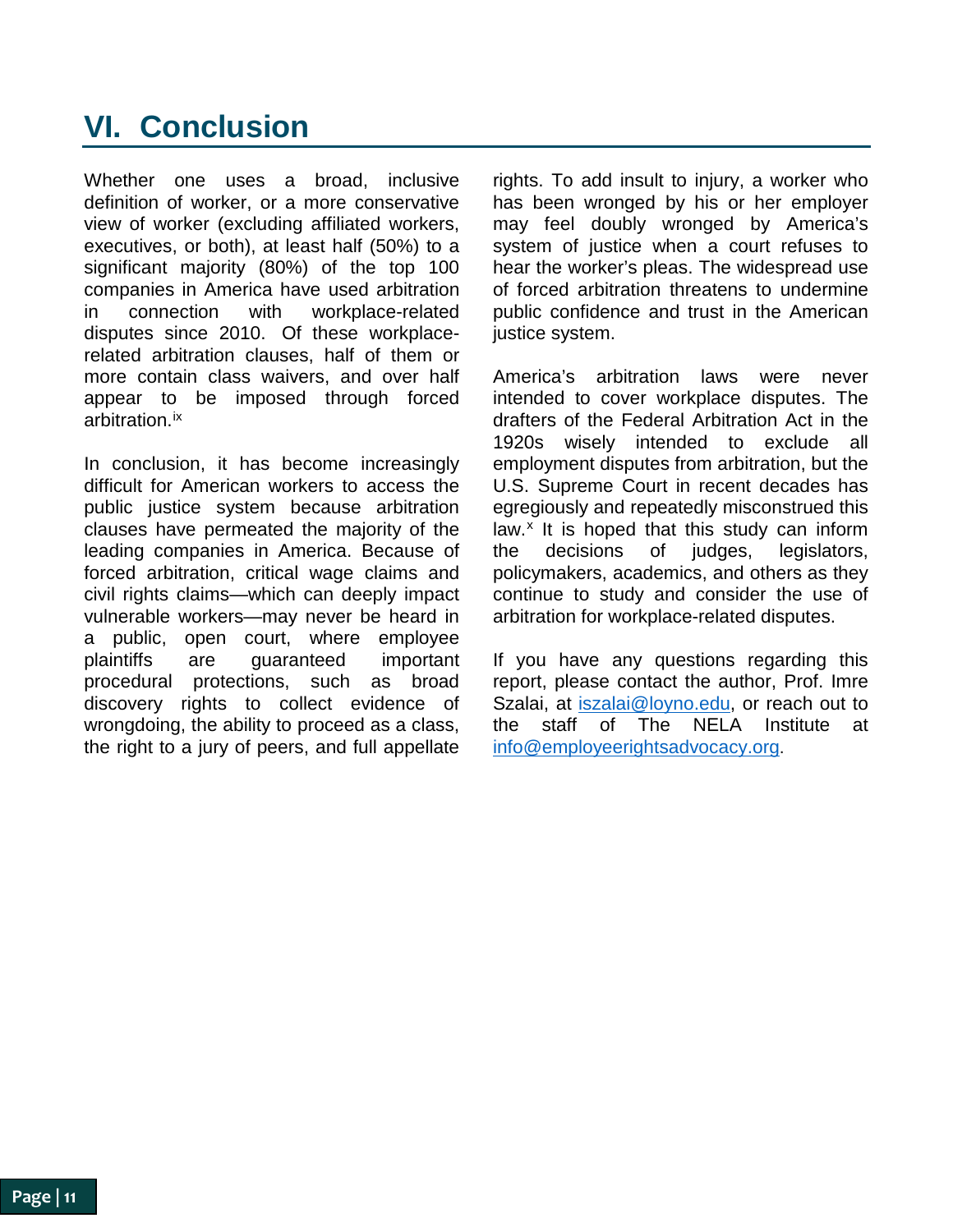### <span id="page-11-0"></span>**Endnotes**

<span id="page-11-1"></span><sup>i</sup> The rankings come from the top 100 companies set forth in the *Fortune* 500 list of 2017. These companies are ranked based on total revenues for their respective fiscal years. For a description of the methodology used by *Fortune* magazine to develop the rankings, please see [http://fortune.com/fortune500/list.](http://fortune.com/fortune500/list)

<span id="page-11-2"></span>ii To understand the economic power these companies wield, one should realize that the entire Gross Domestic Product (GDP) for the United States was about 18.6 trillion dollars in 2016, [https://data.worldbank.org/indicator/NY.GDP.MKTP.CD.](https://data.worldbank.org/indicator/NY.GDP.MKTP.CD) The combined annual revenues of these companies represent more than 40% of America's GDP.

<span id="page-11-3"></span>iii Note that even though an arbitration clause is silent and may not contain an explicit class waiver, companies may still argue that a silent clause prohibits class proceedings. Many courts construe a silent arbitration clause as having an implied class waiver. *See, e.g.*, Myers v. TRG Customer Sols., Inc., 2017 WL 3642295 (M.D. Tenn. Aug. 24, 2017) (silent arbitration clause implicitly bars class proceedings).

<span id="page-11-4"></span>iv *See, e.g.*, *Lyddy v. Dow Chem. Co.*, 2010 WL 173643 (Mich. Ct. App. Jan. 19, 2010) (allowing Dow to compel arbitration of a worker's claims even though Dow was a non-signatory of the arbitration agreement between the worker and a third-party employer); *see also James v. Turner Indus.*, 2014 WL 3726615 (M.D. La. June 30, 2014) (motion to compel arbitration filed by Exxon Mobil as a non-signatory).

<span id="page-11-5"></span><sup>v</sup> The data supporting this assertion is on file with The Institute. Our results are similar to those found in another recent study examining the use of forced arbitration in the workplace, which found that 53.9% of nonunion private-sector employers impose mandatory arbitration procedures on workers as a condition of employment. *See* ALEXANDER J.S. COLVIN, THE GROWING USE OF MANDATORY ARBITRATION (Economic Policy Institute 2017), available a[t http://www.epi.org/publication/the-growing-use-of-mandatory-arbitration/.](http://www.epi.org/publication/the-growing-use-of-mandatory-arbitration/)

<span id="page-11-6"></span>vi The 14 companies eliminated under a more conservative view are: Exxon Mobil (maintenance worker hired by another company to work at an Exxon facility for two years); United Health Group (marketing representative); General Motors (employee of an affiliated dealership); Ford Motor (same); Amazon.com (delivery truck drivers alleged to be misclassified as independent contractors); Johnson & Johnson (operations supervisor employed by a staffing company); Prudential Financial (agent); Dow Chemical (maintenance worker hired by third party for Dow facility); New York Life Insurance (agent); American Airlines Group (skycap hired by aviation staffing company to serve American Airlines customers); Nationwide (agent); Allstate (agent); Nike (sales representative); and Northwestern Mutual (agent). Verizon, which uses affiliated sales representatives who allege they are misclassified as independent contractors, should not be eliminated from the overall number of companies identified because Verizon also uses arbitration clauses in their executive contracts.

<span id="page-11-7"></span>vii The 15 companies involving executives with an arbitration clause are: Express Scripts, Alphabet, Microsoft, Phillips 66, Dell Technologies, Disney, Humana, Centene, Merck, Delta Air Lines, Honeywell International, Goldman Sachs Group, Exelon, Rite Aid, and Time Warner. As noted in endnote vi, Verizon also uses arbitration clauses with affiliated workers. Because its use of arbitration is not limited solely to executive contracts, it should not be eliminated under this metric.

<span id="page-11-8"></span>viii In endnotes 6 and 7 above, there are 14 companies with affiliated workers with arbitration clauses, and 15 companies with executives with arbitration clauses, and therefore, it would seem that one would exclude 29 companies from the group of 80 with arbitration agreements if one desires to exclude both affiliated workers and executives. However, the correct number to subtract from the 80 companies is 30. There is one company, Verizon, which has both an executive with an arbitration clause, as well as an affiliated worker with an arbitration clause. As a result, when excluding only affiliated workers from the broader group of 80 companies with arbitration clauses, Verizon was still listed as a company with an arbitration clause because there is a direct employee of Verizon, albeit an executive, with an arbitration clause. Similarly, and viceversa, when excluding only executives with arbitration clauses from the broader group of 80 companies with arbitration clauses, Verizon is still listed as a company with an arbitration clause because Verizon still has an affiliated worker with an arbitration clause. From the group of 80 companies whose workers have arbitration clauses, when one subtracts both executives and affiliated workers from the analysis, there are 50 remaining companies in the study with arbitration clauses.

<span id="page-11-9"></span>ix Using a broad, inclusive concept of worker, there are 80 companies with arbitration agreements in this study, and 39 out of these 80 arbitration agreements, or 48.75% of 80, contain class waivers. When one excludes affiliated workers from the 80 companies with arbitration clauses, 32, or almost half, of the 66 remaining arbitration clauses contain class waivers (48.4% of the 66). When one excludes executives from the 80 companies, 37 of the remaining 65 companies with arbitration clauses use class waivers (56.9% out of the 65). Excluding both executives and affiliated workers from the group of 80 companies leaves 50 companies with arbitration agreements, and of these remaining 50 companies with arbitration agreements, 29 of the 50 (or 58% of the 50) have class waivers. Thus, regardless of how one construes the concept of worker, almost half of the arbitration clauses in this study, or more, contain explicit class waivers. Again, there is a possibility that all of these numbers may understate the number of companies with arbitration clauses or the percentage of clauses with class waivers because the study relies exclusively on publicly-available information.

<span id="page-11-12"></span><span id="page-11-11"></span><span id="page-11-10"></span><sup>x</sup> *See generally* IMRE S. SZALAI, OUTSOURCING JUSTICE: THE RISE OF MODERN ARBITRATION LAWS IN AMERICA (2013) (exploring the history of the enactment of the Federal Arbitration Act through archival materials from the drafters of the statute and demonstrating that the drafters never intended the statute to cover employment disputes).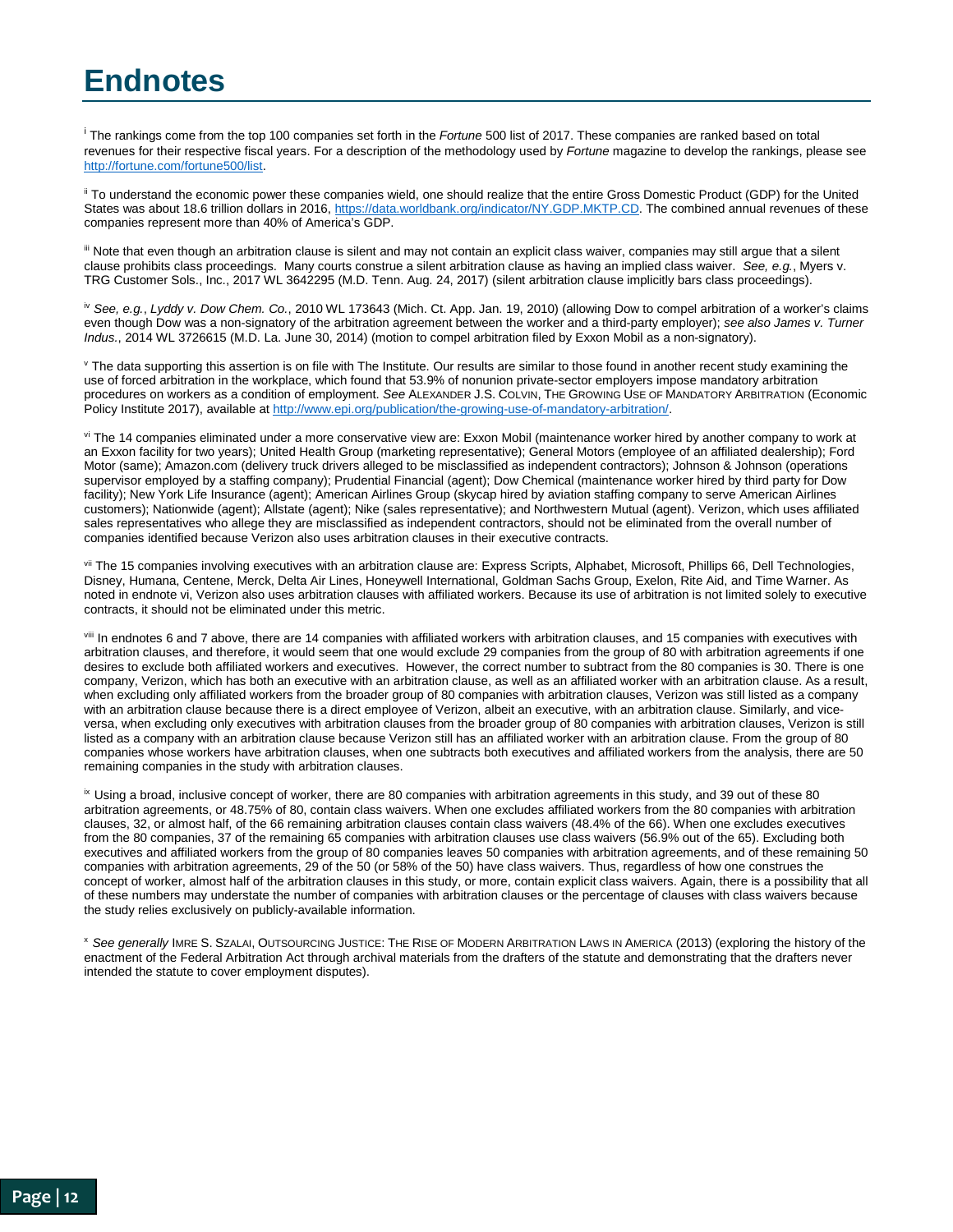# <span id="page-12-0"></span>**Appendix**

This Appendix sets forth America's Top 100 companies for 2017 as published by *Fortune* magazine in three categories: 1) companies that have no publicly-available record of using arbitration clauses for workplace-related disputes; 2) companies that have a public record of an arbitration clause for workplace-related disputes, but which have no public record of having employed a class or collective action ban, and are, thus, "silent" as to class waivers; and 3) companies that have utilized workplace arbitration clauses with class and collective action bans.

Among those companies that do utilize an arbitration provision, the data below identifies 1) the company name; 2) type of worker affected by the provision (whether they are an executive, direct employee of the company, or affiliated worker, as defined in the report); 3) the nature of the relationship between the proponent of the identified arbitration provision and the company (whether the proponent is an affiliated company, a subsidiary of the company, or the company itself); 4) the type of document containing the arbitration provision; and 5) the source of our information verifying that company's use of an arbitration provision. If the source of our information was a legal action, such as a Motion to Compel Arbitration, the nature of the underlying legal claim has also been provided. In a small number of cases, we identified multiple instances of a company using an arbitration provision. In those circumstances, we included multiple entries for the given company.

| Apple                           | <b>Marathon Petroleum</b>             |
|---------------------------------|---------------------------------------|
| <b>McKesson</b>                 | Caterpillar                           |
| AmerisourceBergen               | <b>Liberty Mutual Insurance Group</b> |
| <b>Cardinal Health</b>          | Massachusetts Mutual Life Insurance   |
| <b>Walgreens Boots Alliance</b> | TIAA                                  |
| <b>Boeing</b>                   | <b>Tyson Foods</b>                    |
| <b>Freddie Mac</b>              | <b>United Continental Holdings</b>    |
| MetLife                         | <b>Publix Super Markets</b>           |
| <b>Archer Daniels Midland</b>   | <b>CHS</b>                            |
| <b>United Technologies</b>      | 3M                                    |

#### *Fortune* **100 Companies Without a Discovered Workplace Arbitration Clause**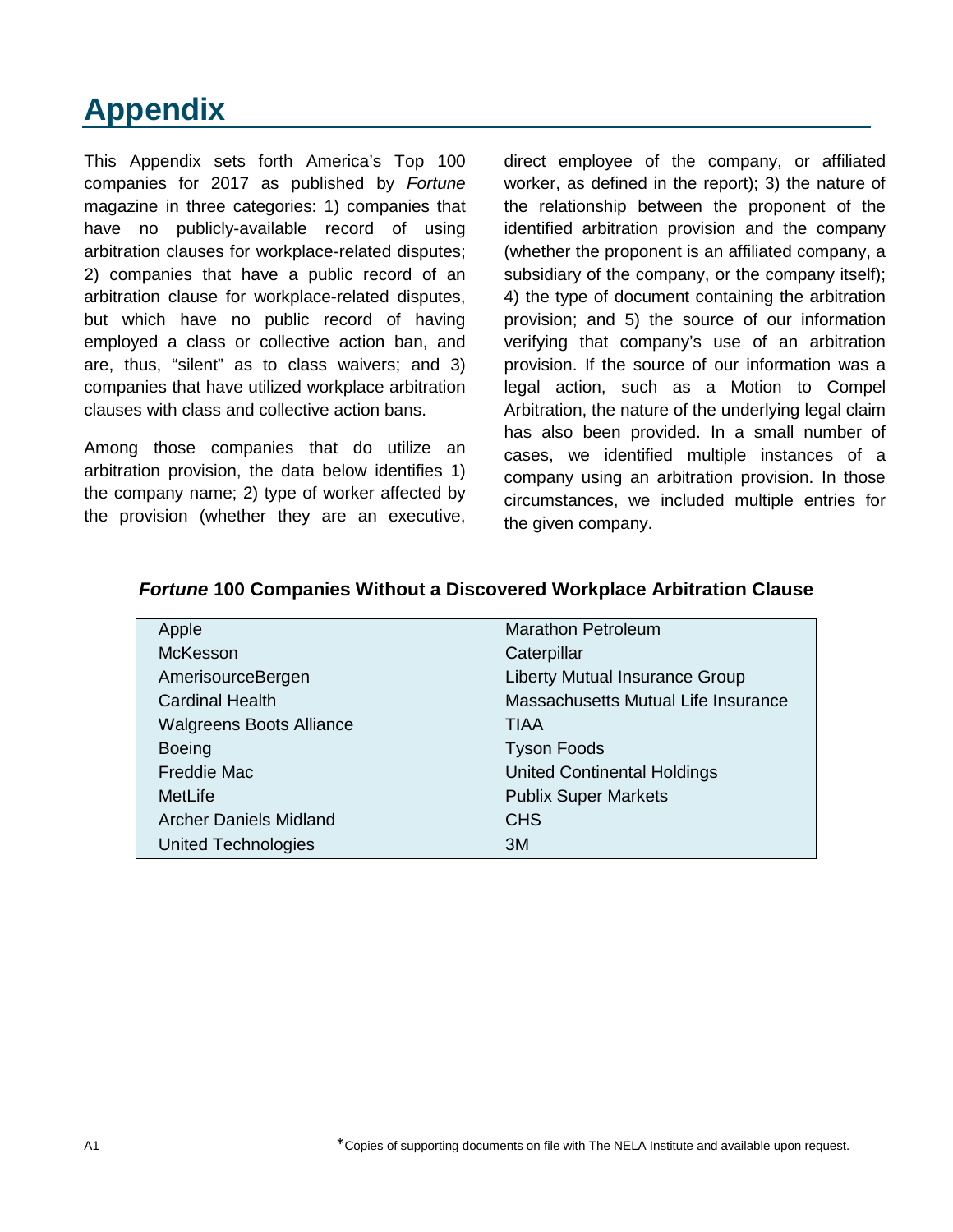### *Fortune* **100 Companies With a Workplace Arbitration Clause, But Silent on Class Waivers**

| <b>Company</b><br><b>Name</b>              | <b>Type of</b><br><b>Worker</b><br><b>Bound By</b><br><b>Arbitration</b><br><b>Provision</b> | <b>Relationship</b><br><b>Between</b><br>Company &<br><b>Identified</b><br><b>Employer</b> | <b>Type of</b><br><b>Document</b><br><b>Containing</b><br><b>Arbitration</b><br><b>Provision</b> | Source of<br><b>Information</b><br><b>Verifying Company</b><br><b>Arbitration</b><br><b>Provision Exists</b>                           | <b>If Legal Action</b><br><b>Identified, Nature</b><br>of Underlying<br><b>Claim</b> |
|--------------------------------------------|----------------------------------------------------------------------------------------------|--------------------------------------------------------------------------------------------|--------------------------------------------------------------------------------------------------|----------------------------------------------------------------------------------------------------------------------------------------|--------------------------------------------------------------------------------------|
| <b>Walmart</b>                             | <b>Direct</b><br>Employee                                                                    | Same Entity                                                                                | Texas Injury<br><b>Care Benefit</b><br>Plan                                                      | Quick v. Wal-Mart<br>Stores, Inc., 2017<br>WL 2422928 (S.D.<br>Tex. June 2, 2017)                                                      | Negligence                                                                           |
| <b>Costco</b>                              | <b>Direct</b><br>Employee                                                                    | Same Entity                                                                                | <b>Dispute</b><br>Resolution<br>Policy                                                           | <b>Costco Texas</b><br><b>Dispute Resolution</b><br>Program*                                                                           | N/A                                                                                  |
| <b>Express</b><br><b>Scripts Holding</b>   | Executive                                                                                    | Same Entity                                                                                | Executive<br>Employment<br>Agreement                                                             | <b>SEC Filing of</b><br><b>Employment</b><br>Agreement                                                                                 | N/A                                                                                  |
| <b>Microsoft</b>                           | Executive                                                                                    | Same Entity                                                                                | Executive<br>Retirement<br>Agreement                                                             | <b>Executive</b><br><b>Severance</b><br><b>Agreement Filed</b><br><b>With SEC</b>                                                      | N/A                                                                                  |
| <b>Anthem</b>                              | <b>Direct</b><br>Employee                                                                    | Same Entity                                                                                | Employment<br>Application &<br>Handbook                                                          | Goldin v. Anthem<br>Blue Cross, 2012<br>WL 12878730 (C.D.<br>Cal. Nov. 29, 2012)*                                                      | Wage & Hour<br>Violations                                                            |
| <b>State Farm</b><br><b>Insurance Cos.</b> | <b>Direct</b><br>Employee                                                                    | <b>Same Entity</b>                                                                         | Employment<br>Document:<br>"State Farm<br><b>Securities</b><br>Product<br>Agreement"             | <b>Edens v. State Farm</b><br><b>Mutual Automobile</b><br><b>Insurance</b><br>Company, 2010 WL<br>4233580 (N.D.Ga.<br>Sept. 21, 2010)* | Wage & Hour<br>Violations                                                            |
| Phillips 66                                | Executive                                                                                    | Same Entity                                                                                | Phillips 66<br>Executive<br>Severance<br>Plan                                                    | <b>Executive</b><br><b>Severance Plan</b>                                                                                              | N/A                                                                                  |
| Proctor &<br>Gamble                        | <b>Direct</b><br>Employee                                                                    | Same Entity                                                                                | Severance<br>Agreement                                                                           | <b>Procter &amp; Gamble</b><br>2014 U.S.<br><b>Separation Program</b>                                                                  | N/A                                                                                  |
| <b>Valero Energy</b>                       | <b>Direct</b><br>Employee                                                                    | Same Entity                                                                                | Employment<br>Application &<br>Company<br><b>Dispute</b><br>Resolution<br>Program                | Parrish v. Valero<br>Retail Holdings, Inc.,<br>727 F. Supp. 2d<br>1266 (D.N.M. 2010).                                                  | <b>Disability</b><br>Discrimination                                                  |
| <b>Target</b>                              | <b>Direct</b><br>Employee                                                                    | Same Entity                                                                                | Occupational<br>Injury Benefit<br>Plan                                                           | Revilla v. Target<br>Corp. Inc., 2014 WL<br>11484970 (N.D.<br>Tex. Dec. 5,<br>2014) (Order Den.<br>Mot. Compel Arb.).*                 | Negligence                                                                           |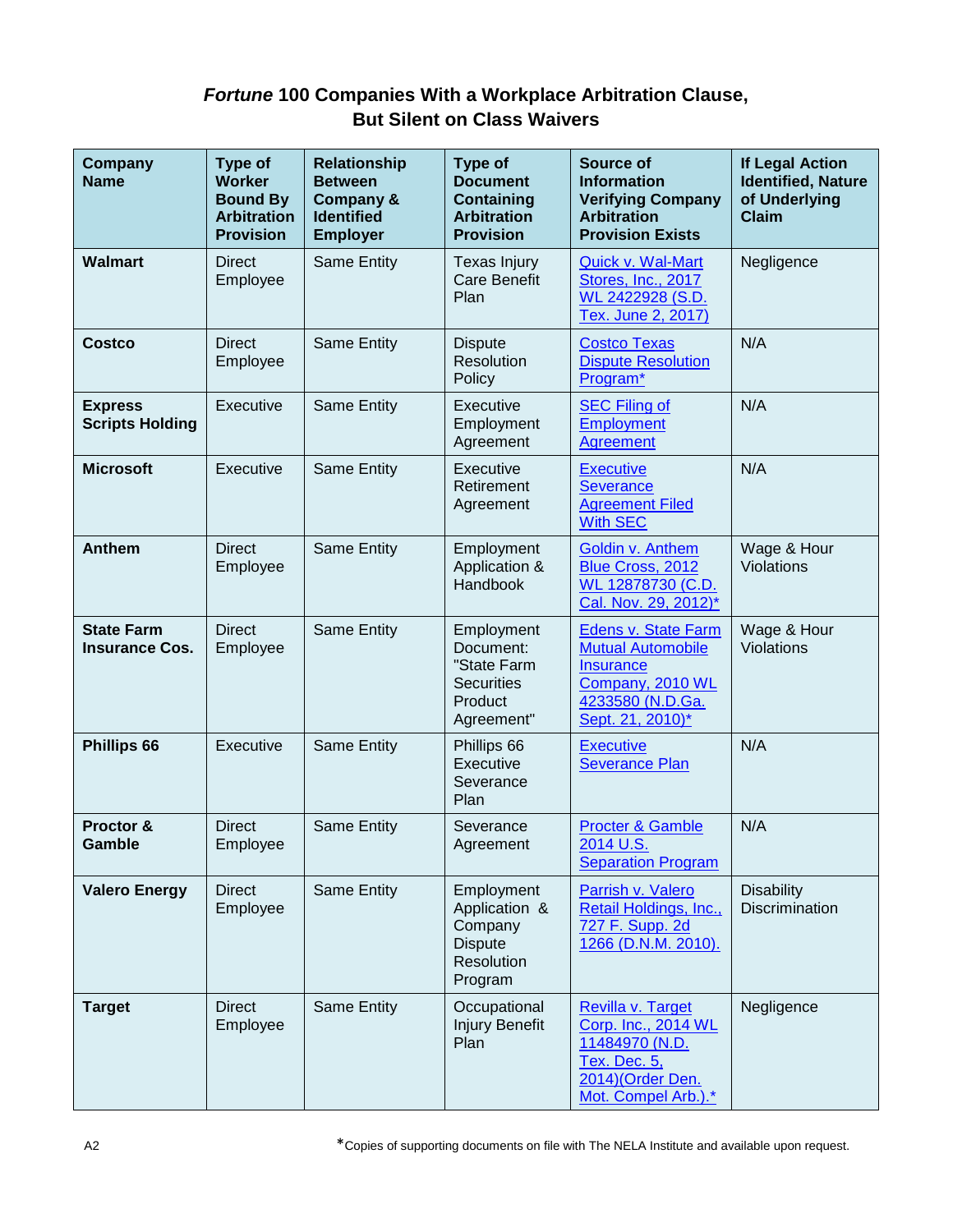| <b>Company</b><br><b>Name</b>         | Type of<br><b>Worker</b><br><b>Bound By</b><br><b>Arbitration</b><br><b>Provision</b> | <b>Relationship</b><br><b>Between</b><br><b>Company &amp;</b><br><b>Identified</b><br><b>Employer</b> | <b>Type of</b><br><b>Document</b><br><b>Containing</b><br><b>Arbitration</b><br><b>Provision</b> | Source of<br><b>Information</b><br><b>Verifying Company</b><br><b>Arbitration</b><br><b>Provision Exists</b> | <b>If Legal Action</b><br><b>Identified, Nature</b><br>of Underlying<br><b>Claim</b>                     |
|---------------------------------------|---------------------------------------------------------------------------------------|-------------------------------------------------------------------------------------------------------|--------------------------------------------------------------------------------------------------|--------------------------------------------------------------------------------------------------------------|----------------------------------------------------------------------------------------------------------|
| <b>Dell</b><br><b>Technologies</b>    | Executive                                                                             | Subsidiary<br>(EqualLogic, Inc.)                                                                      | Employment<br>Contract                                                                           | EqualLogic, Inc. v.<br><b>Shea, 2011 WL</b><br>12541806<br>(N.H.Super. Jan. 26,<br>2011)                     | Breach of<br>Contract                                                                                    |
| <b>PepsiCo</b>                        | <b>Direct</b><br>Employee                                                             | Subsidiary<br>(Rolling Frito-Lay<br>Sales, LP)                                                        | Employee<br>Handbook                                                                             | <b>Watkins v. Rolling</b><br><b>Frito-Lay Sales,</b><br>Tex. App., 5th<br>Dist.(June 21,<br>$2017$ ).        | Wrongful<br>Termination                                                                                  |
| <b>UPS</b>                            | <b>Direct</b><br>Employee                                                             | Same Entity                                                                                           | Severance<br>Agreement                                                                           | Wall v. United<br>Parcel Serv., Inc.,<br>2013 WL 3835330<br>(N.J. Super. Ct.<br>App. Div. July 26,<br>2013)  | Age<br>Discrimination                                                                                    |
| Intel                                 | <b>Direct</b><br>Employee                                                             | Subsidiary<br>(McAfee, Inc.)                                                                          | Employment<br>Application                                                                        | Reichner v. McAfee,<br>Inc., 2012 WL<br>959365 (E.D. Pa.<br>Mar. 21, 2012)                                   | Age<br><b>Discrimination</b>                                                                             |
| <b>Prudential</b><br><b>Financial</b> | Affiliated<br>Worker                                                                  | Affiliated<br>Company<br>(Sandvold &<br>Associates)                                                   | <b>Agent Subject</b><br>to FINRA<br><b>Dispute</b><br>Resolution                                 | Prudential Ins. Co.<br>of Am. v. Sandvold,<br>845 F. Supp. 2d 971<br>(D. Minn. 2012)                         | Breach of<br>Contract & Trade<br><b>Secrets</b>                                                          |
| <b>Albertsons</b><br>Cos.             | <b>Direct</b><br>Employee                                                             | Same Entity                                                                                           | Workplace<br><b>Injury Benefit</b><br>Plan                                                       | <b>Albertson's</b><br>Holdings, LLC v.<br>Kay, 514 S.W.3d<br>878 (Tex. App.<br>2017)                         | Negligence &<br>Loss of<br>Consortium                                                                    |
| <b>Disney</b>                         | Executive                                                                             | Subsidiary<br>(Marvel Studios)                                                                        | Employment<br>Contract                                                                           | https://www.sec.gov/<br>Archives/edgar/data/<br>933730/0001116679<br>08001227/ex10-<br>1.htm                 | N/A                                                                                                      |
| Humana                                | Executive                                                                             | Same Entity                                                                                           | Employment<br>Contract                                                                           | https://www.sec.gov/<br>Archives/edgar/data/<br>49071/00011931251<br>1296372/d250478de<br>x101.htm           | N/A                                                                                                      |
| <b>Lockheed</b><br><b>Martin</b>      | <b>Direct</b><br>Employee                                                             | Same Entity                                                                                           | <b>New Hire</b><br>Employment<br><b>Documents</b>                                                | Ernest v. Lockheed<br>Martin Corp., 2010<br>WL 3516639 (D.<br>Colo. Sept. 1, 2010)                           | Violations of the<br>Uniformed<br><b>Services</b><br>Employment and<br>Reemployment<br><b>Rights Act</b> |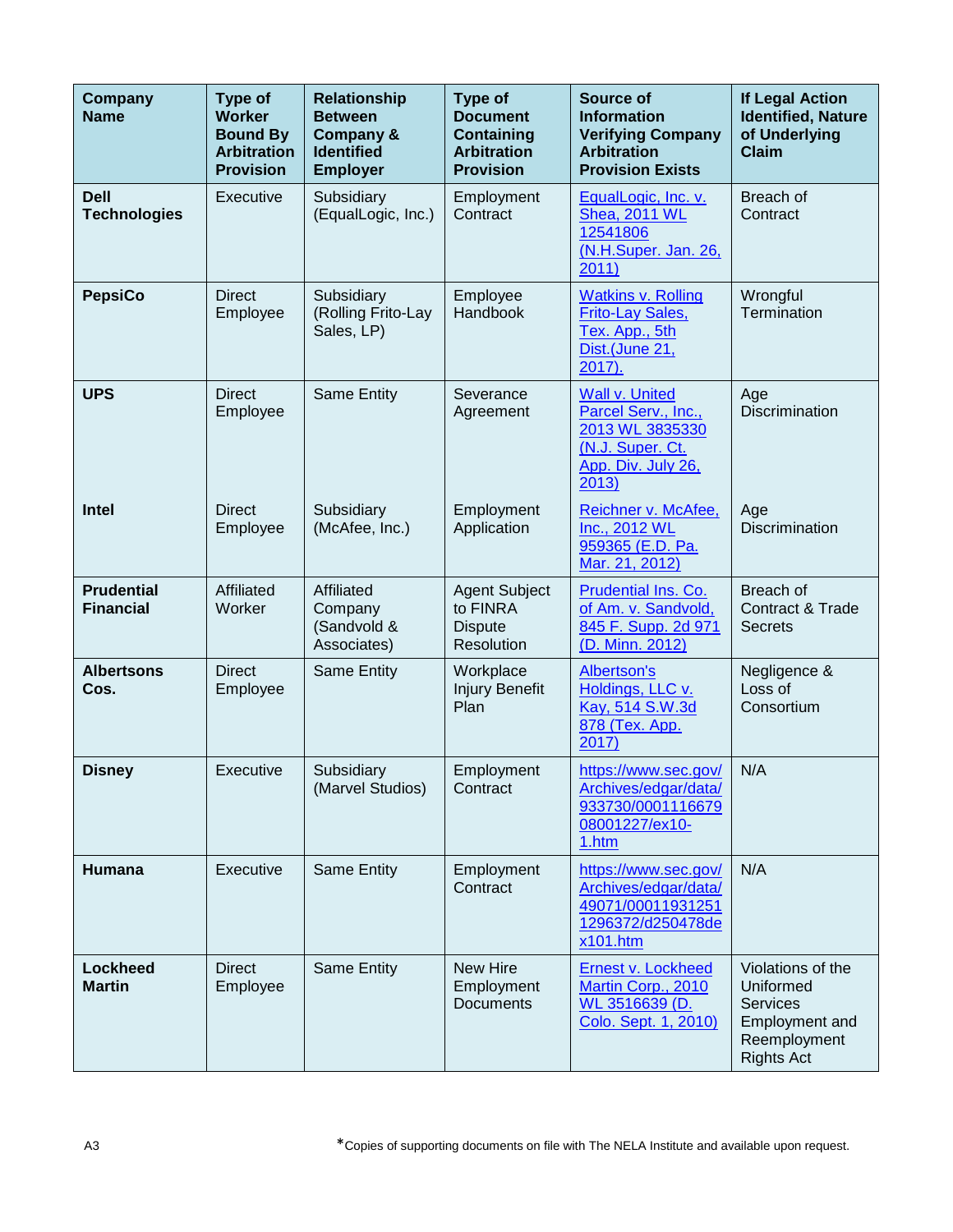| <b>Company</b><br><b>Name</b>            | <b>Type of</b><br><b>Worker</b><br><b>Bound By</b><br><b>Arbitration</b><br><b>Provision</b> | <b>Relationship</b><br><b>Between</b><br><b>Company &amp;</b><br><b>Identified</b><br><b>Employer</b> | <b>Type of</b><br><b>Document</b><br><b>Containing</b><br><b>Arbitration</b><br><b>Provision</b> | Source of<br><b>Information</b><br><b>Verifying Company</b><br><b>Arbitration</b><br><b>Provision Exists</b> | <b>If Legal Action</b><br><b>Identified, Nature</b><br>of Underlying<br><b>Claim</b>                            |
|------------------------------------------|----------------------------------------------------------------------------------------------|-------------------------------------------------------------------------------------------------------|--------------------------------------------------------------------------------------------------|--------------------------------------------------------------------------------------------------------------|-----------------------------------------------------------------------------------------------------------------|
| <b>FedEx</b>                             | <b>Direct</b><br>Employee                                                                    | <b>Same Entity</b>                                                                                    | Arbitration<br>Contract                                                                          | <b>Walker v. FedEx</b><br><b>Office &amp; Print</b><br>Servs., Inc., 123<br>A.3d 160 (D.C.<br>2015)          | Race & Gender<br>Discrimination &<br>Retaliation                                                                |
| <b>Cisco Systems</b>                     | <b>Direct</b><br>Employee                                                                    | <b>Same Entity</b>                                                                                    | Employment<br>Contract                                                                           | Hayden v. Cisco<br>Sys., Inc., 2014 WL<br>4364900 (D. Conn.<br>Sept. 2, 2014)                                | Age<br>Discrimination                                                                                           |
| <b>Dow Chemical</b>                      | Affiliated<br>Worker                                                                         | <b>Affiliated</b><br>Company<br>(Gulf States, Inc.)                                                   | Employment<br>Application &<br>Employee<br>Handbook                                              | Lyddy v. Dow<br>Chem. Co., 2010<br>WL 173643 (Mich.<br>Ct. App. Jan. 19,<br>2010)                            | <b>Tortious</b><br>Interference With<br>A Contractual<br>Relationship &<br>Retaliation                          |
| <b>HCA Holdings</b>                      | <b>Direct</b><br>Employee                                                                    | Subsidiary<br>(Conroe Regional<br>Hospital)                                                           | <b>Dispute</b><br>Resolution<br>Policy                                                           | Rodgers-Glass v.<br>Conroe Hosp. Corp.,<br>2015 WL 4190598<br>(S.D. Tex. July 10,<br>2015)                   | Age & Disability<br>Discrimination &<br>Violations of the<br><b>Family Medical</b><br>Leave Act                 |
| <b>Centene</b>                           | Executive                                                                                    | Subsidiary<br>(MHN<br>Government<br>Services, Inc.)                                                   | Employment<br>Contract                                                                           | Brown v. MHN Gov't<br>Servs., Inc., 306<br>P.3d 948 (2013)                                                   | Wage & Hour<br>Violations                                                                                       |
| <b>American</b><br><b>Airlines Group</b> | Affiliated<br>Worker                                                                         | Affiliated<br>Company<br>(G2 Secure Staff,<br>LLC)                                                    | Employment<br>Contract                                                                           | DiFiore v. Am.<br>Airlines, Inc., 646<br>F.3d 81 (1st Cir.<br>2011)                                          | Wage & Hour<br>Violations                                                                                       |
| <b>Nationwide</b>                        | Affiliated<br>Worker                                                                         | Same Entity                                                                                           | <b>Securities</b><br>Agreement                                                                   | Garbinski v.<br>Nationwide Mut. Ins.<br>Co., 2011 WL<br>3164057 (D. Conn.<br>July 26, 2011)                  | <b>Unfair Trade</b><br>Practices,<br>Misrepresentation,<br>& Interference<br><b>With Business</b><br>Expectancy |
| <b>Merck</b>                             | Executive                                                                                    | Subsidiary<br>(Cubist<br>Pharmaceuticals)                                                             | Executive<br>Retention<br>Letter                                                                 | https://www.sec.gov/<br>Archives/edgar/data/<br>912183/0001193125<br>14447759/d839956d<br>ex99e17.htm        | N/A                                                                                                             |
| <b>Delta Air Lines</b>                   | Executive                                                                                    | Same Entity                                                                                           | 2017 Long-<br>Term Incentive<br>Program                                                          | https://www.sec.gov/<br>Archives/edgar/data/<br>27904/00000279041<br>7000008/dal331201<br><b>7ex103.htm</b>  | N/A                                                                                                             |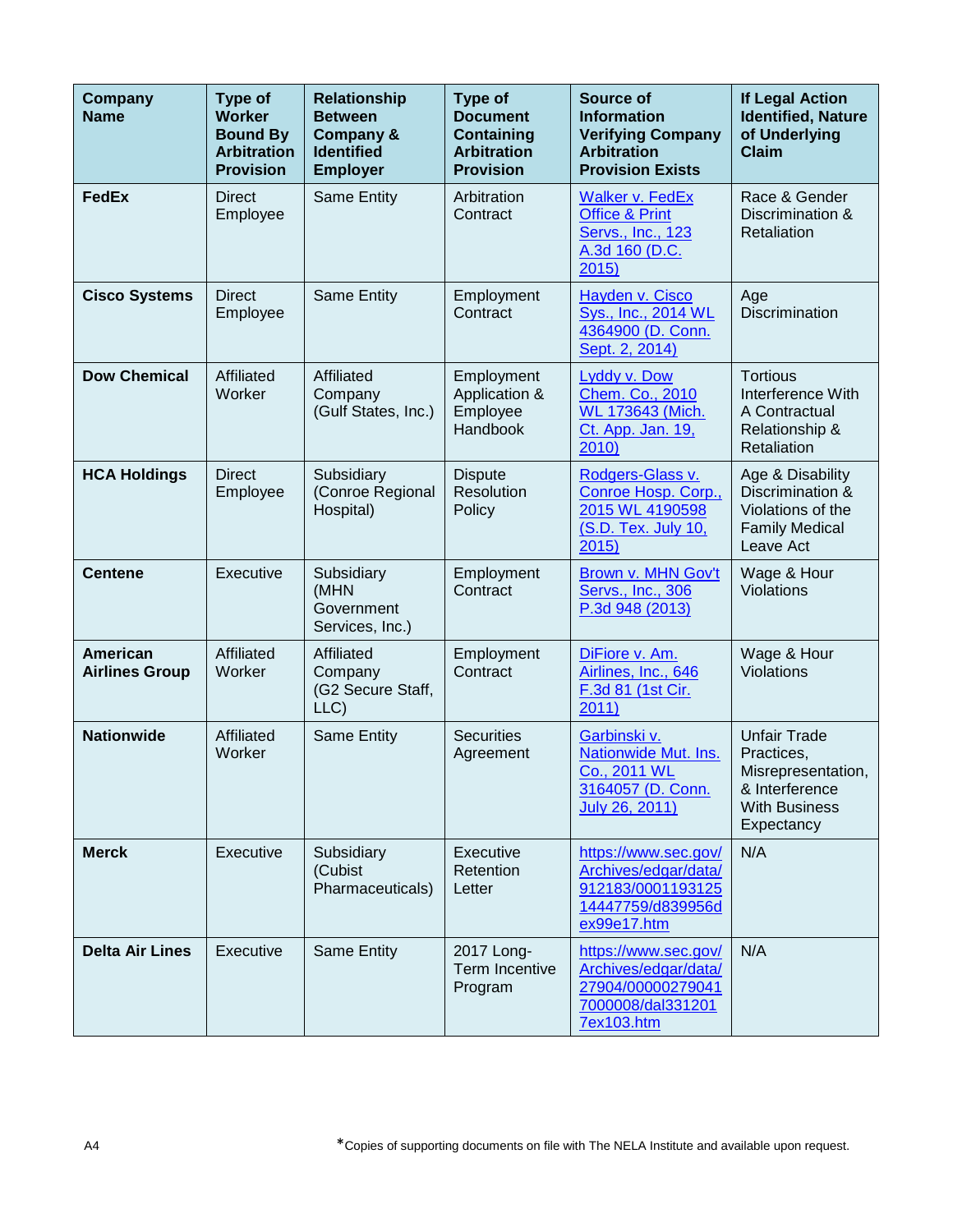| <b>Company</b><br><b>Name</b>           | <b>Type of</b><br><b>Worker</b><br><b>Bound By</b><br><b>Arbitration</b><br><b>Provision</b> | <b>Relationship</b><br><b>Between</b><br><b>Company &amp;</b><br><b>Identified</b><br><b>Employer</b> | <b>Type of</b><br><b>Document</b><br><b>Containing</b><br><b>Arbitration</b><br><b>Provision</b> | Source of<br><b>Information</b><br><b>Verifying Company</b><br><b>Arbitration</b><br><b>Provision Exists</b> | <b>If Legal Action</b><br><b>Identified, Nature</b><br>of Underlying<br><b>Claim</b> |
|-----------------------------------------|----------------------------------------------------------------------------------------------|-------------------------------------------------------------------------------------------------------|--------------------------------------------------------------------------------------------------|--------------------------------------------------------------------------------------------------------------|--------------------------------------------------------------------------------------|
| Honeywell<br><b>International</b>       | Executive                                                                                    | Same Entity                                                                                           | <b>Business</b><br>Continuity<br>Agreement                                                       | https://www.sec.gov/<br>Archives/edgar/data/<br>773840/0000930413<br>16007513/c85452_e<br>x99-1.htm          | N/A                                                                                  |
| <b>Energy</b><br><b>Transfer Equity</b> | <b>Direct</b><br>Employee                                                                    | Subsidiary<br>(Energy Transfer<br>Partners)                                                           | <b>Dispute</b><br>Resolution<br>Policy                                                           | <b>Adams v. Energy</b><br><b>Transfer Partners,</b><br>2017 WL 2349028<br>(S.D. Tex. Apr. 3,<br>2017)        | Wrongful<br>Termination &<br>Retaliation                                             |
| <b>Oracle</b>                           | <b>Direct</b><br>Employee                                                                    | Same Entity                                                                                           | Employment<br>Contract                                                                           | Oracle Corp. v.<br>Wilson, 2017 WL<br>3634611 (S.D.N.Y.<br>Aug. 22, 2017)                                    | Breach of<br>Contract                                                                |
| <b>Allstate</b>                         | Affiliated<br>Worker                                                                         | Same Entity                                                                                           | Registered<br>Representative<br>Agreement                                                        | Coomes v. Allstate<br>Ins. Co., 2011 WL<br>4005325 (S.D. Ohio<br>Aug. 9, 2011)*                              | Fraudulent<br>Inducement                                                             |
| <b>Nike</b>                             | Affiliated<br>Worker                                                                         | Subsidiary<br>(Hurley<br>International,<br>LLC)                                                       | <b>Sales</b><br>Representative<br>Agreement                                                      | <b>Gonzales v. Hurley</b><br>International, LLC,<br>No. 10-CV-01919<br>(D. Puerto Rico Dec.<br>21, 2010)     | Wrongful<br>Termination                                                              |
| <b>Exelon</b>                           | Executive                                                                                    | Subsidiary<br>(Constellation<br>Energy Group)                                                         | Employment<br>Contract                                                                           | Werner v.<br><b>Constellation</b><br>Energy Group, 2013<br>WL 169808*<br>(S.D.Tex. Jan. 3,<br>2013)          | Breach of<br>Contract                                                                |
| <b>Rite Aid</b>                         | <b>Executive</b>                                                                             | <b>Same Entity</b>                                                                                    | Employment<br>Contract                                                                           | https://www.sec.gov/<br>Archives/edgar/data/<br>84129/00011046591<br>6088371/a15-<br>24100_1ex10d2.htm       | N/A                                                                                  |
| <b>Gilead</b><br><b>Sciences</b>        | <b>Direct</b><br>Employee                                                                    | Subsidiary<br>(Pharmasset,<br>Inc.)                                                                   | New Hire<br>Employment<br><b>Documents</b>                                                       | Clark v. Schinazi,<br>No. 5:09-cv-1789-<br>SLB (N.D. Ala. Sept.<br>$7, 2010$ <sup>*</sup>                    | Patent &<br>Employment<br><b>Contract Dispute</b>                                    |
| <b>Time Warner</b>                      | Executive                                                                                    | Same Entity                                                                                           | Employment<br>Contract                                                                           | https://www.sec.gov/<br>Archives/edgar/data/<br>1591517/000119312<br>514031222/d627840<br>dex105.htm         | N/A                                                                                  |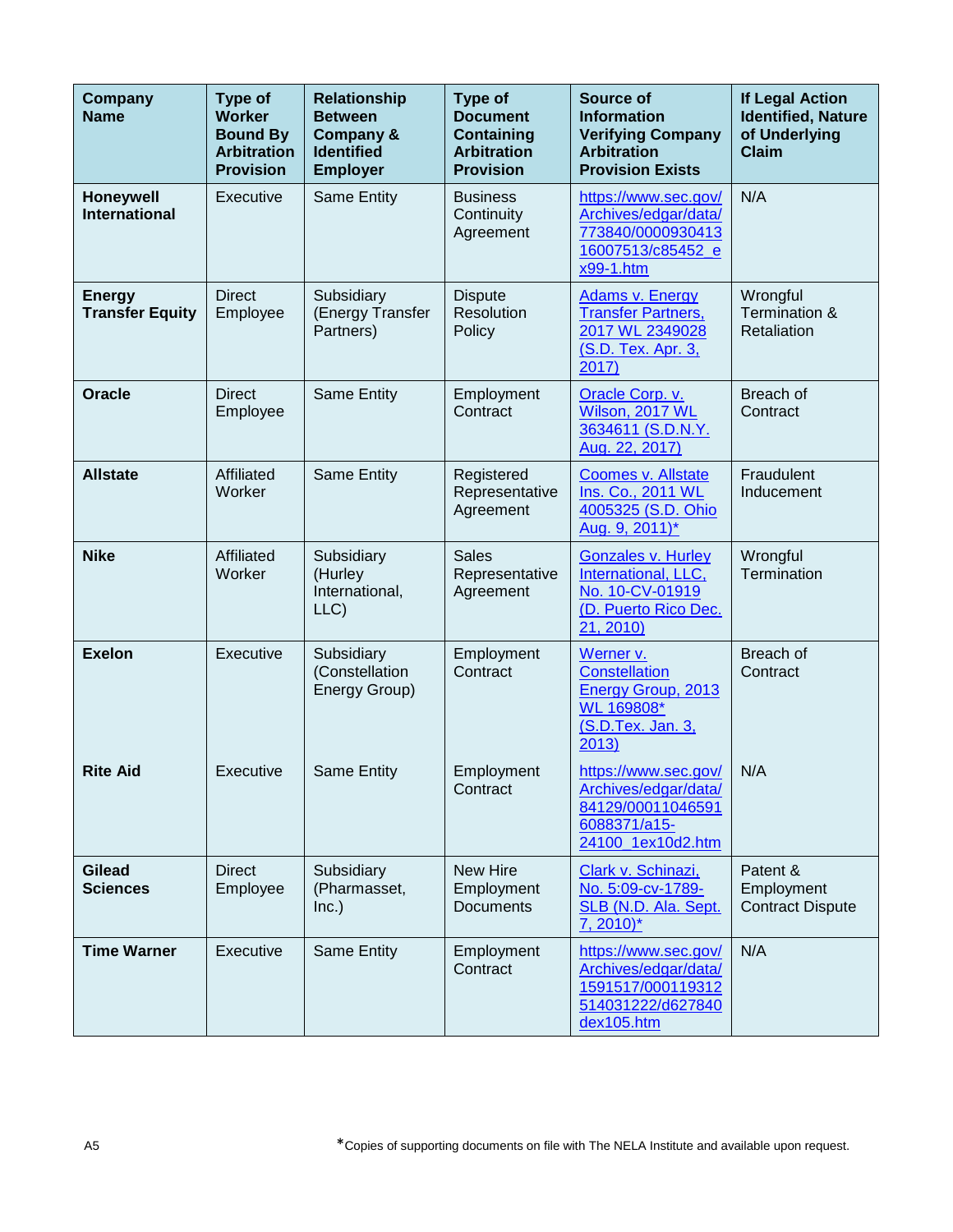| Company<br><b>Name</b>               | Type of<br><b>Worker</b><br><b>Bound By</b><br><b>Arbitration</b><br><b>Provision</b> | <b>Relationship</b><br><b>Between</b><br><b>Company &amp;</b><br><b>Identified</b><br><b>Employer</b> | Type of<br><b>Document</b><br><b>Containing</b><br><b>Arbitration</b><br><b>Provision</b> | Source of<br><b>Information</b><br><b>Verifying Company</b><br><b>Arbitration</b><br><b>Provision Exists</b>                                       | <b>If Legal Action</b><br><b>Identified, Nature</b><br>of Underlying<br>Claim |
|--------------------------------------|---------------------------------------------------------------------------------------|-------------------------------------------------------------------------------------------------------|-------------------------------------------------------------------------------------------|----------------------------------------------------------------------------------------------------------------------------------------------------|-------------------------------------------------------------------------------|
| <b>Northwestern</b><br><b>Mutual</b> | Affiliated<br>Worker                                                                  | Same Entity                                                                                           | Independent<br>Contractor<br>Agreement                                                    | Landa v.<br><b>Northwestern</b><br><b>Mutual Investment</b><br>Services, No. 3:16-<br>cv-01538 (D. Conn.<br>Oct. 10, 2016) (Mot.<br>Compel Arb.).* | Breach Of<br>Contract                                                         |
| Facebook                             | <b>Direct</b><br>Employee                                                             | Same Entity                                                                                           | Employment<br>Agreement                                                                   | Duffy v. Facebook,<br>Inc., 2017 WL<br>1739109 (N.D. Cal.<br>May 4, 2017)                                                                          | Race<br><b>Discrimination</b>                                                 |
| <b>Wells Fargo</b>                   | <b>Direct</b><br>Employee                                                             | Subsidiary<br>(Wells Fargo<br>Advisors, LLC)                                                          | Employment<br>Agreement                                                                   | Casares v. Wells<br>Fargo Bank, N.A.,<br>2017 WL 3394481<br>(D.D.C. Aug. 7,<br>$2017$ ).                                                           | Disability &<br>National Origin<br><b>Discrimination</b>                      |
| <b>Bank of</b><br>America            | <b>Direct</b><br>Employee                                                             | Same Entity                                                                                           | Employment<br>Document -<br>Form U4                                                       | Harajli v. Bank of<br>Am., N.A., 2014 WL<br>4965912 (E.D. Mich.<br>Oct. 2, 2014)                                                                   | National Origin &<br>Religious<br>Discrimination &<br>Defamation              |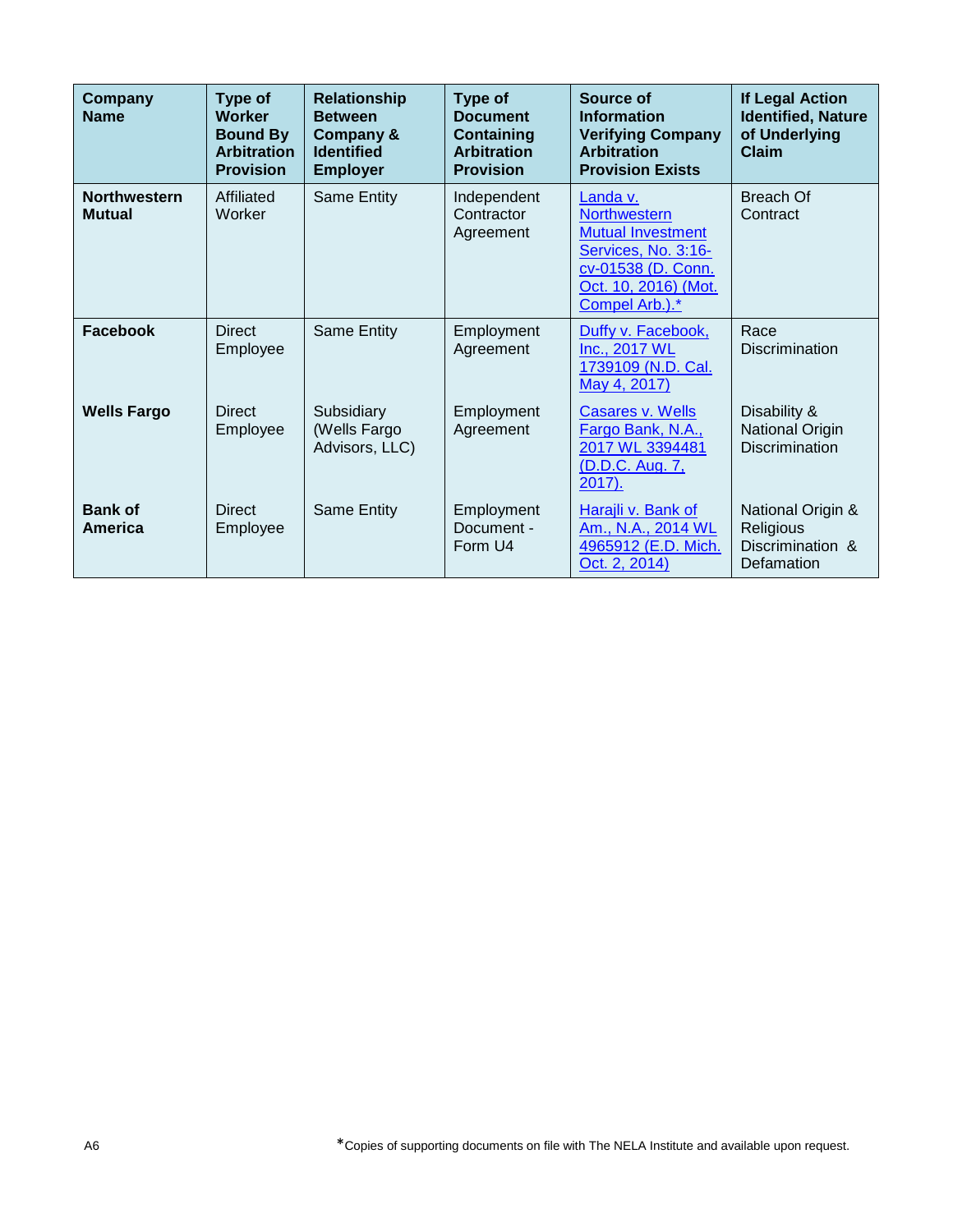### *Fortune* **100 Companies With a Workplace Arbitration Clause Containing a Class Waiver**

| Company<br><b>Name</b>              | <b>Type of</b><br><b>Worker</b><br><b>Bound By</b><br><b>Arbitration</b><br><b>Provision</b> | <b>Relationship</b><br><b>Between</b><br><b>Identified</b><br><b>Employer &amp;</b><br>Company | <b>Type of</b><br><b>Document</b><br><b>Containing</b><br><b>Arbitration</b><br><b>Provision</b> | <b>Source of</b><br><b>Information</b><br>Verifying<br>Company<br><b>Arbitration</b><br><b>Provision Exists</b>                      | <b>If Legal Action</b><br><b>Identified, Nature</b><br>of Underlying<br>Claim(s)              |
|-------------------------------------|----------------------------------------------------------------------------------------------|------------------------------------------------------------------------------------------------|--------------------------------------------------------------------------------------------------|--------------------------------------------------------------------------------------------------------------------------------------|-----------------------------------------------------------------------------------------------|
| <b>Berkshire</b><br><b>Hathaway</b> | <b>Direct</b><br>Employee                                                                    | Affiliated<br>Company<br>(HomeServices<br>Of America, Inc.)                                    | Human<br><b>Resources</b><br>Policy                                                              | https://www.midam<br>erican.com/ess/poli<br>cies/hsoa/hsoa hr<br>policy40.pdf                                                        | N/A                                                                                           |
| <b>Exxon Mobil</b>                  | Affiliated<br>Worker                                                                         | Affiliated<br>Company<br>(Turner<br>Industries)                                                | <b>New Hire</b><br>Employment<br><b>Documents</b>                                                | James v. Turner<br><b>Indus., 2014 WL</b><br>3726615 (M.D.La.<br><b>June 30,</b><br>2014)(Mot. Dism. &<br>Comp. Arb).*               | <b>Sexual Harassment</b><br>& Retaliation                                                     |
| <b>CVS Health</b>                   | <b>Direct</b><br>Employee                                                                    | <b>Same Entity</b>                                                                             | <b>Dispute</b><br>Resolution<br>Policy                                                           | Elmore v. CVS<br>Pharmacy, Inc.,<br>2016 WL 6635625<br>(C.D. Cal. Nov. 9,<br>2016)                                                   | Wage & Hour<br>Violations,<br>Retaliation, &<br>Wrongful<br>Termination                       |
| <b>General Motors</b>               | Affiliated<br>Worker                                                                         | Affiliated<br>Company<br>(Carl Black<br>Chevrolet of<br>Nashville, LLC)                        | <b>New Hire</b><br>Employment<br><b>Documents</b>                                                | Nelson v. Carl<br><b>Black Chevrolet of</b><br>Nashville, LLC,<br>2017 WL 3298327<br>(M.D. Tenn. Aug. 2,<br>2017)                    | Whistleblower<br>Retaliation                                                                  |
| AT&T                                | <b>Direct</b><br>Employee                                                                    | Subsidiary<br>(Southwestern<br><b>Bell Telephone</b><br>Company)                               | Electronic<br>Employment<br>Policy                                                               | Karzon v. AT & T.<br>Inc., 2014 WL<br>51331 (E.D. Mo.<br>Jan. 7, 2014)                                                               | National Origin,<br>Ethnicity, &<br>Religious<br><b>Discrimination</b>                        |
| <b>Ford Motor</b>                   | Affiliated<br>Worker                                                                         | Affiliated<br>Company<br>(Murray Ford<br>of Kingsland,<br>Inc.)                                | Continued<br>Employment<br>Contract                                                              | Nichols v. Murray<br>Ford of Kingsland,<br>Inc. Dist. Court, SD<br>Georgia 2017                                                      | Sexual Harassment<br>& Retaliation                                                            |
| Amazon.com                          | Affiliated<br>Worker                                                                         | Same Entity                                                                                    | Amazon Flex<br>Independent<br>Contractor<br>Terms Of<br>Service                                  | Rittmann v.<br>Amazon.com, Inc.,<br>2017 WL 881384<br>(W.D. Wash. Mar.<br>6, 2017                                                    | Misclassification Of<br><b>Employment Status</b><br>& Wage & Hour<br><b>Collective Action</b> |
| <b>General</b><br><b>Electric</b>   | <b>Direct</b><br>Employee                                                                    | Same Entity                                                                                    | <b>Dispute</b><br>Resolution<br>Policy                                                           | Sanchez v. Gen.<br>Elec. Co., 2016 WL<br>3959161 (S.D. Tex.<br><b>July 22,</b><br>2016)(Order<br><b>Granting Mot.</b><br>Comp. Arb.) | Wage & Hour<br><b>Collective Action</b>                                                       |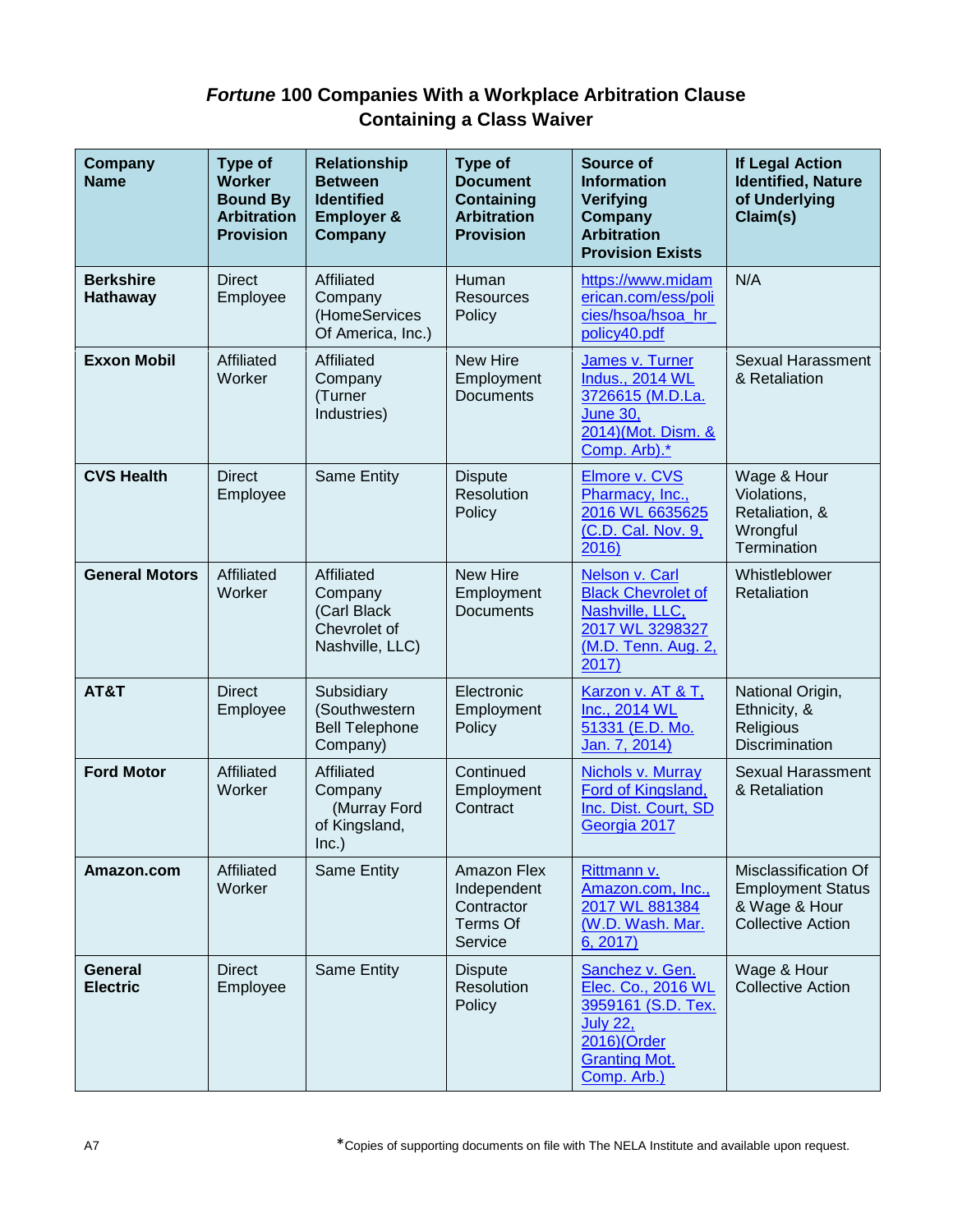| Company<br><b>Name</b>      | <b>Type of</b><br><b>Worker</b><br><b>Bound By</b><br><b>Arbitration</b><br><b>Provision</b> | <b>Relationship</b><br><b>Between</b><br><b>Identified</b><br><b>Employer &amp;</b><br>Company | <b>Type of</b><br><b>Document</b><br><b>Containing</b><br><b>Arbitration</b><br><b>Provision</b> | Source of<br><b>Information</b><br>Verifying<br>Company<br><b>Arbitration</b><br><b>Provision Exists</b> | <b>If Legal Action</b><br><b>Identified, Nature</b><br>of Underlying<br>Claim(s)                |
|-----------------------------|----------------------------------------------------------------------------------------------|------------------------------------------------------------------------------------------------|--------------------------------------------------------------------------------------------------|----------------------------------------------------------------------------------------------------------|-------------------------------------------------------------------------------------------------|
| Verizon                     | Affiliated<br>Employee                                                                       | Affiliated<br>Company<br>(Cellular Sales of<br>Knoxville)                                      | <b>Sales</b><br>Compensation<br>Agreement                                                        | Newbanks v.<br><b>Cellular Sales of</b><br>Knoxville, Inc., 548<br>F. App'x 851 (4th<br>Cir. 2013)       | Wage & Hour<br>Violations                                                                       |
| Verizon                     | Executive                                                                                    | <b>Same Entity</b>                                                                             | 2012-2014<br>Long Term<br><b>Incentive Plan</b>                                                  | https://www.sec.go<br>v/Archives/edgar/d<br>ata/732712/000119<br>312512186263/d31<br>7161dex10a.htm      | N/A                                                                                             |
| <b>Kroger</b>               | <b>Direct</b><br>Employee                                                                    | <b>Same Entity</b>                                                                             | Employment<br>Application                                                                        | Cruise v. Kroger<br>Co., 183 Cal. Rptr.<br>3d 17 (Cal. Ct.<br>App. 2015)                                 | Sex & Race<br>Discrimination,<br>Retaliation, &<br>Wrongful<br>Termination                      |
| <b>Chevron</b>              | <b>Direct</b><br>Employee                                                                    | <b>Same Entity</b>                                                                             | Company<br><b>Dispute</b><br>Resolution<br>Policy                                                | Kruzich v. Chevron<br>Corp., 2011 WL<br>6012959 (N.D. Cal.<br>Dec. 1, 2011)                              | Wrongful<br>Termination &<br>Retaliation                                                        |
| <b>Fannie Mae</b>           | <b>Direct</b><br>Employee                                                                    | Same Entity                                                                                    | Company<br><b>Dispute</b><br>Resolution<br>Policy                                                | Prowant v. Fed.<br>Nat'l Mortg. Ass'n,<br>2017 WL 2378016<br>(N.D. Ga. May 31,<br>2017)                  | Wage & Hour<br>Violations                                                                       |
| J.P. Morgan<br><b>Chase</b> | <b>Direct</b><br>Employee                                                                    | Same Entity                                                                                    | <b>New Hire</b><br>Employment<br><b>Documents</b>                                                | Ryan v. JPMorgan<br>Chase & Co., 924<br>F. Supp. 2d 559<br>(S.D.N.Y. 2013)                               | Wage & Hour<br>Violations                                                                       |
| <b>Home Depot</b>           | <b>Direct</b><br>Employee                                                                    | Subsidiary<br>(Interline Brands)                                                               | Service<br>Provider<br>Agreement &<br>Employee<br>Handbook                                       | <b>Foshey Sr v. Home</b><br>Depot, Inc., 2013<br>WL 12210107 (D.<br><b>Mass. Aug. 26,</b><br>$2013$ .*   | Misclassification Of<br>Employment<br>Status, Improper<br>Taxation, & Wage<br>& Hour Violations |
| <b>Alphabet</b>             | Executive                                                                                    | Subsidiary<br>(Waymo, LLC)                                                                     | Employment<br>Contract                                                                           | Waymo LLC v.<br>Uber Techs., Inc.,<br>870 F.3d 1342<br>(2017)                                            | <b>Trade Secrets &amp;</b><br><b>Patent Violations</b>                                          |
| <b>Citigroup</b>            | <b>Direct</b><br>Employee                                                                    | <b>Same Entity</b>                                                                             | <b>Dispute</b><br>Resolution<br>Policy                                                           | Jaludi v. Citigroup,<br>2016 WL 4528352<br>(M.D. Pa. Aug. 30,<br>2016)                                   | Whistleblower<br>Retaliation                                                                    |
| <b>Comcast</b>              | <b>Direct</b><br>Employee                                                                    | Same Entity                                                                                    | <b>Dispute</b><br>Resolution<br>Policy                                                           | Garcia v. Comcast<br><b>Cable Commc'ns</b><br>Mgmt. LLC, 2017<br>WL 1210044 (N.D.<br>Cal. Mar. 31, 2017) | Wage & Hour<br>Violations                                                                       |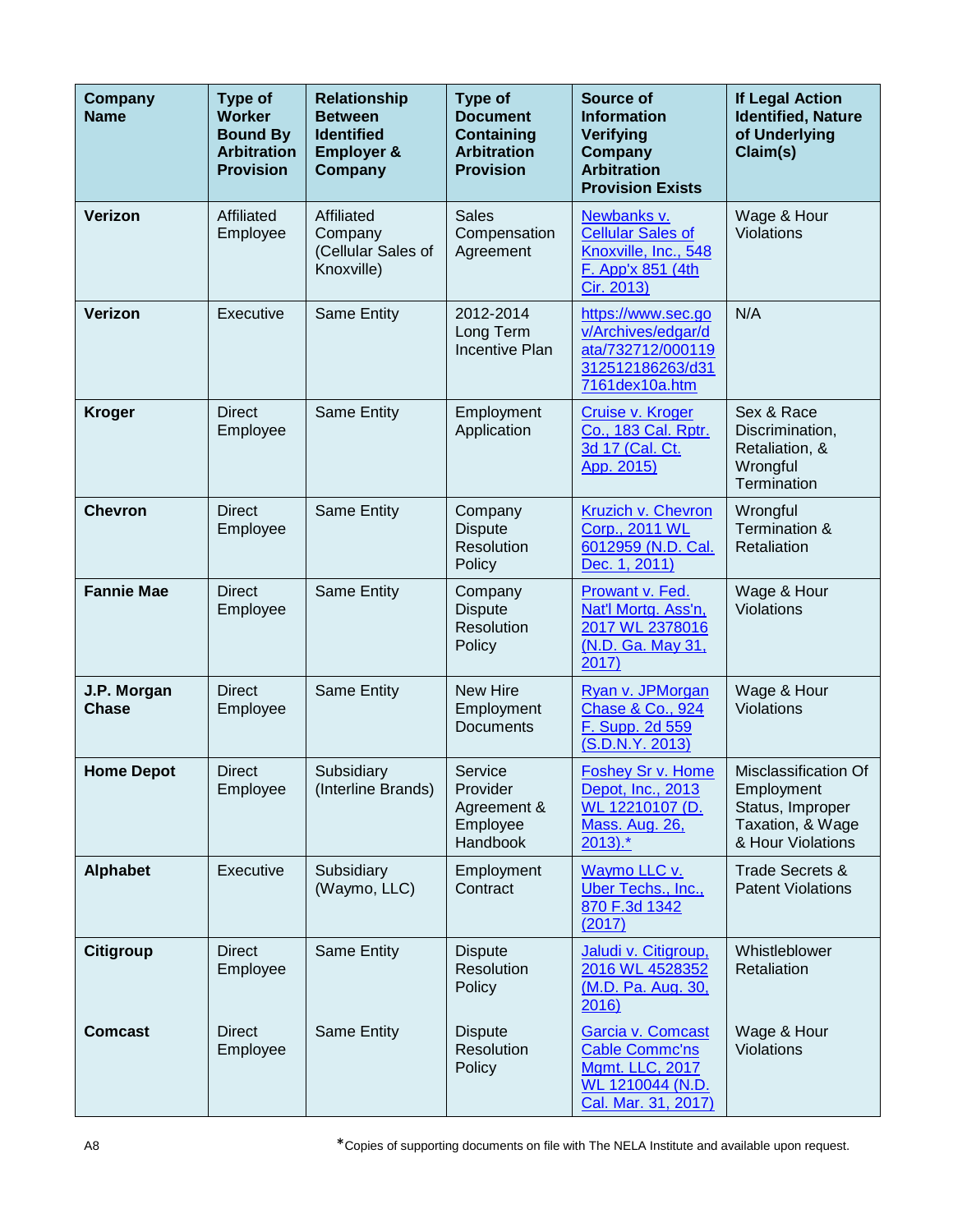| <b>Company</b><br><b>Name</b>                         | <b>Type of</b><br><b>Worker</b><br><b>Bound By</b><br><b>Arbitration</b><br><b>Provision</b> | <b>Relationship</b><br><b>Between</b><br><b>Identified</b><br><b>Employer &amp;</b><br>Company | <b>Type of</b><br><b>Document</b><br><b>Containing</b><br><b>Arbitration</b><br><b>Provision</b> | <b>Source of</b><br><b>Information</b><br>Verifying<br>Company<br><b>Arbitration</b><br><b>Provision Exists</b>  | <b>If Legal Action</b><br><b>Identified, Nature</b><br>of Underlying<br>Claim(s)                                    |
|-------------------------------------------------------|----------------------------------------------------------------------------------------------|------------------------------------------------------------------------------------------------|--------------------------------------------------------------------------------------------------|------------------------------------------------------------------------------------------------------------------|---------------------------------------------------------------------------------------------------------------------|
| <b>IBM</b>                                            | <b>Direct</b><br>Employee                                                                    | Subsidiary<br>(SoftLayer Tech.,<br>Inc.)                                                       | Employment<br>Contract                                                                           | White v. SoftLayer<br>Techs., Inc., 2015<br>WL 5052365 (N.D.<br><b>Tex. Aug. 27,</b><br>2015                     | Race<br>Discrimination &<br>Retaliation                                                                             |
| Johnson &<br><b>Johnson</b>                           | Affiliated<br>Worker                                                                         | Affiliated<br>Company<br>(Kelly Services,<br>Inc.)                                             | Employment<br>Application                                                                        | Noye v. Johnson &<br>Johnson, 2016 WL<br>4678999 (M.D. Pa.<br>Sept. 7,<br>2016)(Mem. Supp.<br>Mot. Compel Arb.)* | Violations of the<br><b>Fair Credit</b><br><b>Reporting Act</b>                                                     |
| Lowe's                                                | <b>Direct</b><br>Employee                                                                    | Same Entity                                                                                    | <b>New Hire</b><br>Employment<br><b>Documents</b>                                                | Asfaw v. Lowe's<br><b>HIW, Inc., 2014 WL</b><br>1928612 (C.D. Cal.<br>May 13, 2014).*                            | National Origin &<br>Age Discrimination,<br>Wage & Hour<br>Violations,<br>Retaliation, &<br>Wrongful<br>Termination |
| Aetna                                                 | <b>Direct</b><br>Employee                                                                    | <b>Same Entity</b>                                                                             | <b>Dispute</b><br>Resolution<br>Policy                                                           | Stover-Davis v.<br>Aetna Life Ins. Co.,<br>2016 WL 2756848<br>(E.D. Cal. May 12,<br>2016)                        | <b>Disability</b><br>Discrimination,<br>Retaliation, &<br>Wrongful<br>Termination                                   |
| <b>Sysco</b>                                          | <b>Direct</b><br>Employee                                                                    | Same Entity                                                                                    | New Hire<br>Employment<br>Documents                                                              | Lenhardt v. Sysco<br>Corp., 2017 WL<br>1162168 (D. Mont.<br>Mar. 28, 2017)                                       | <b>Unpaid Severance</b><br>& Relief From Non-<br>Compete<br>Agreement                                               |
| <b>Hewlett</b><br><b>Packard</b><br><b>Enterprise</b> | <b>Direct</b><br>Employee                                                                    | Same Entity                                                                                    | Workforce<br><b>Reduction Plan</b>                                                               | Benedict v.<br><b>Hewlett-Packard</b><br>Co., 2016 WL<br>1213985 (N.D. Cal.<br>Mar. 29, 2016)                    | Wage & Hour<br><b>Collective Action</b>                                                                             |
| <b>HP</b>                                             | <b>Direct</b><br>Employee                                                                    | Same Entity                                                                                    | Workforce<br><b>Reduction Plan</b>                                                               | Forsyth v. HP Inc.,<br>2016 WL 9113665<br>(N.D.Cal. Nov. 14,<br>2016)                                            | Age Discrimination                                                                                                  |
| <b>Coca-Cola</b>                                      | <b>Direct</b><br>Employee                                                                    | Same Entity                                                                                    | <b>Dispute</b><br>Resolution<br>Policy                                                           | Gragston v. Coca-<br>Cola<br>Refreshments,<br>2015 WL 4999260<br>(S.D. Ohio July 27,<br>2015                     | Sex & Race<br><b>Discrimination</b>                                                                                 |
| <b>New York Life</b><br>Insurance                     | Affiliated<br>Worker                                                                         | <b>Same Entity</b>                                                                             | New Hire<br>Employment<br><b>Documents</b>                                                       | <b>Gold v. New York</b><br>Life Ins. Co., 2017<br>WL 3026906 (N.Y.<br>App. Div. July 18,<br>2017)                | Wage & Hour<br><b>Collective Action</b>                                                                             |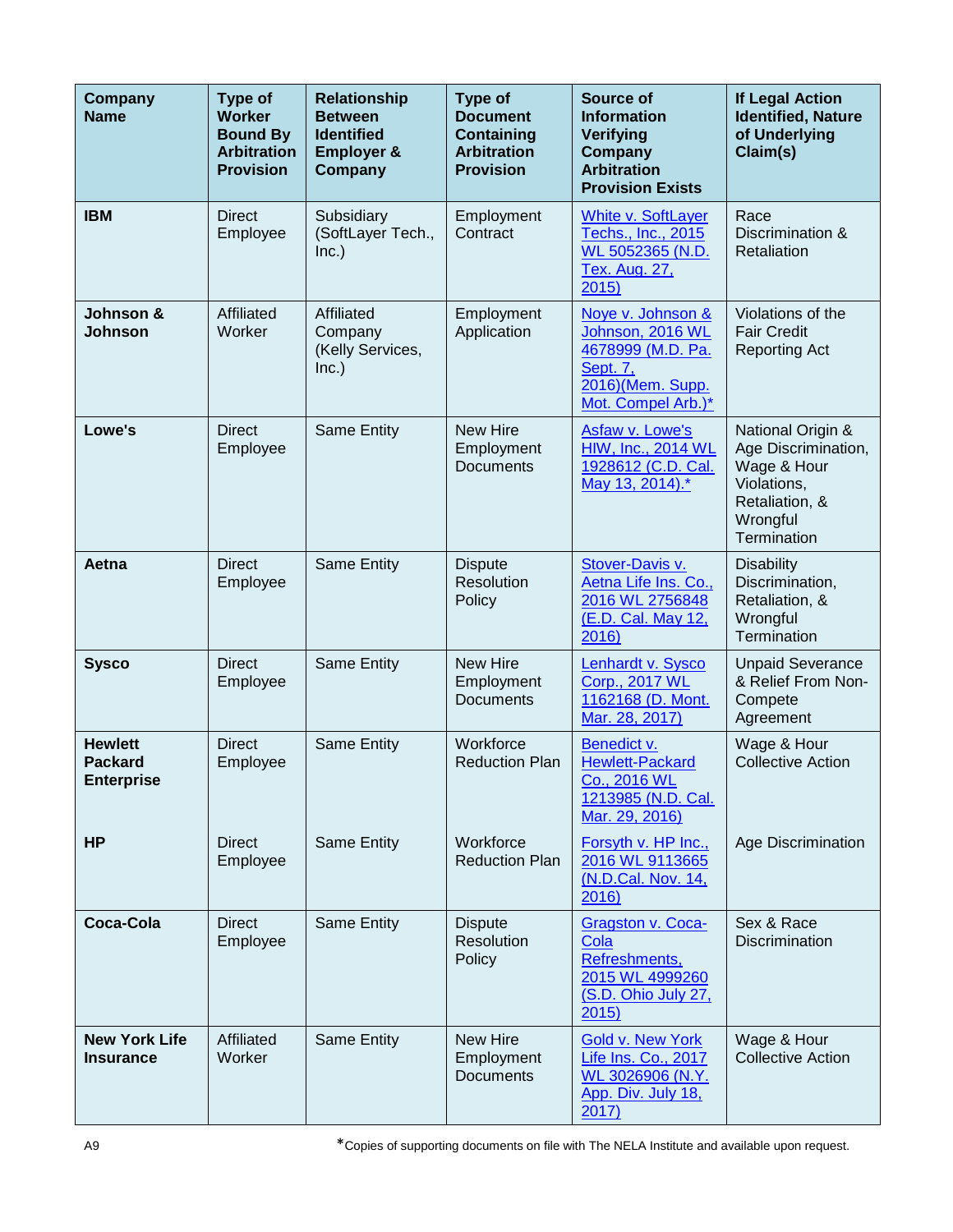| Company<br><b>Name</b>          | <b>Type of</b><br><b>Worker</b><br><b>Bound By</b><br><b>Arbitration</b><br><b>Provision</b> | <b>Relationship</b><br><b>Between</b><br><b>Identified</b><br><b>Employer &amp;</b><br><b>Company</b> | <b>Type of</b><br><b>Document</b><br><b>Containing</b><br><b>Arbitration</b><br><b>Provision</b> | <b>Source of</b><br><b>Information</b><br><b>Verifying</b><br>Company<br><b>Arbitration</b><br><b>Provision Exists</b>                                                        | <b>If Legal Action</b><br><b>Identified, Nature</b><br>of Underlying<br>Claim(s)                                                |
|---------------------------------|----------------------------------------------------------------------------------------------|-------------------------------------------------------------------------------------------------------|--------------------------------------------------------------------------------------------------|-------------------------------------------------------------------------------------------------------------------------------------------------------------------------------|---------------------------------------------------------------------------------------------------------------------------------|
| Cigna                           | <b>Direct</b><br>Employee                                                                    | Same Entity                                                                                           | <b>Dispute</b><br>Resolution<br>Policy                                                           | Karp v. CIGNA<br>Healthcare, Inc.,<br>882 F. Supp. 2d<br>199 (D. Mass.<br>2012)                                                                                               | Gender<br><b>Discrimination</b>                                                                                                 |
| <b>Best Buy</b>                 | <b>Direct</b><br>Employee                                                                    | Same Entity                                                                                           | <b>Dispute</b><br>Resolution<br>Policy                                                           | Dugan v. Best Buy<br>Co. Inc., 2017 WL<br>3442807 (N.J.<br>Super. Ct. App.<br>Div. Aug. 11, 2017)                                                                             | Age Discrimination                                                                                                              |
| <b>Morgan</b><br><b>Stanley</b> | <b>Direct</b><br>Employee                                                                    | Same Entity                                                                                           | <b>Dispute</b><br>Resolution<br>Policy                                                           | <b>Grant v. Morgan</b><br><b>Stanley Smith</b><br>Barney LLC, 2017<br>WL 1044484 (S.D.<br>Fla. Mar. 20, 2017)                                                                 | <b>Age Discrimination</b><br>& Retaliation                                                                                      |
| <b>GoldmanSachs</b><br>Group    | Executive                                                                                    | <b>Same Entity</b>                                                                                    | Employment<br>Contract                                                                           | Nate Raymond,<br><b>Goldman Seeks To</b><br><b>Force Ex-</b><br><b>Employee In Fed</b><br><b>Leak Case To</b><br>Arbitrate,<br><b>REUTERS (Aug.</b><br>18, 2016, 2:46<br>PM). | Recovery of Legal<br>Fees                                                                                                       |
| American<br><b>Express</b>      | <b>Direct</b><br>Employee                                                                    | <b>Same Entity</b>                                                                                    | New Hire<br>Employment<br><b>Documents</b>                                                       | Maestre v. Am.<br>Express Co., 2014<br><b>WL 12605504</b><br>(S.D. Fla. Nov. 18,<br>2014)(Order<br><b>Granting Mot.</b><br>Comp. Arb.).*                                      | Wage & Hour<br>Violations,<br><b>Disability</b><br>Discrimination, &<br>Violations Of The<br><b>Family Medical</b><br>Leave Act |
| <b>TJX</b>                      | <b>Direct</b><br>Employee                                                                    | <b>Same Entity</b>                                                                                    | New Hire<br>Employment<br><b>Documents</b>                                                       | https://tjx.mycompli<br>ancemanager.com/<br>documents/TJX_Yo<br>ur_Voice_New_Hir<br>e Arbitration Agre<br>ement.pdf                                                           | N/A                                                                                                                             |
| General<br><b>Dynamics</b>      | <b>Direct</b><br>Employee                                                                    | <b>Same Entity</b>                                                                                    | Arbitration<br>Contract                                                                          | Samaan v. Gen.<br><b>Dynamics Land</b><br>Sys., Inc., 2014 WL<br>4829536 (E.D.<br>Mich. Sept. 29,<br>2014)                                                                    | <b>Retaliation for</b><br>Whistleblowing                                                                                        |